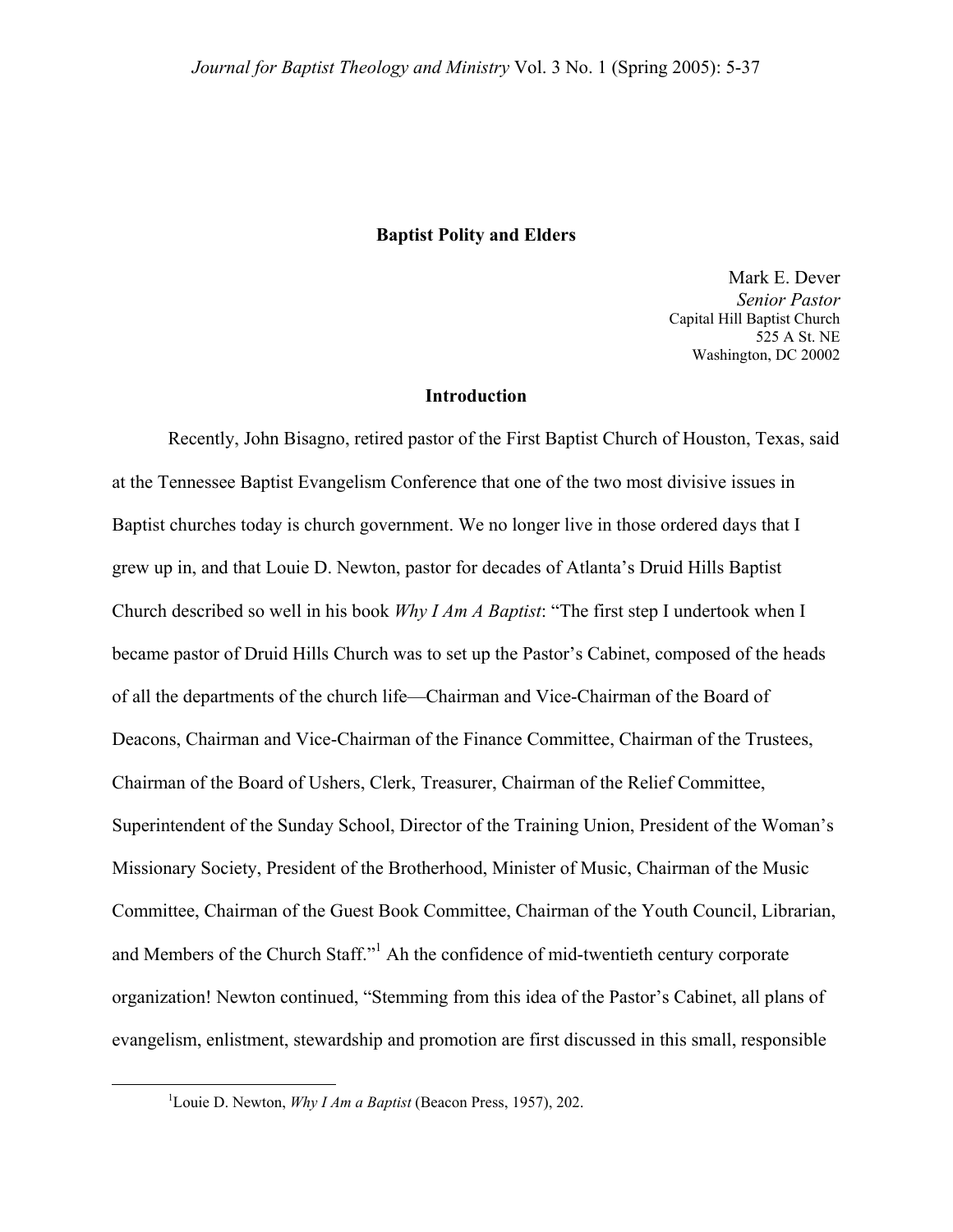group, then submitted to the larger groups for questions and suggestions, and finally, after the widest possible conference and agreement, submitted to the church for approval or disapproval."<sup>2</sup>

 Would earlier Baptists have approved of such a plethora of unbiblical offices in our churches? Perhaps so. The *Philadelphia Baptist Confession* (1742) says in chapter 1 "Of the holy Scriptures", section 6: "The whole counsel of God concerning all things necessary for His own glory, man's salvation, faith and life, is either expressly set down, or necessarily contained in the Holy Scripture; unto which nothing at any time is to be added, whether by new revelation of the Spirit, or traditions of men."

 "Nevertheless we acknowledge the inward illuminations of the Spirit of God, to be necessary for the saving understanding of such things as are revealed in the Word, and that *there are some circumstances concerning the worship of God, and government of the church, common to human actions and societies; which are to be ordered by the light of nature, and Christian prudence, according to the general rules of the word, which are always to be observed*" (emphasis mine).

 Church government is a matter about which there is some latitude. Baptists have always realized this. Yet at the same time, Baptists have also always realized that there are some instructions in Scripture about our churches' polity. This morning I want us to examine first, elders in the Bible, and then, at a little more length, elders in history, and then, spend the last part of our time on some more practical comments on elders in Baptist life today.

<span id="page-1-0"></span> $\frac{1}{2}$  $\mathrm{^2Ibid.}$ , 203.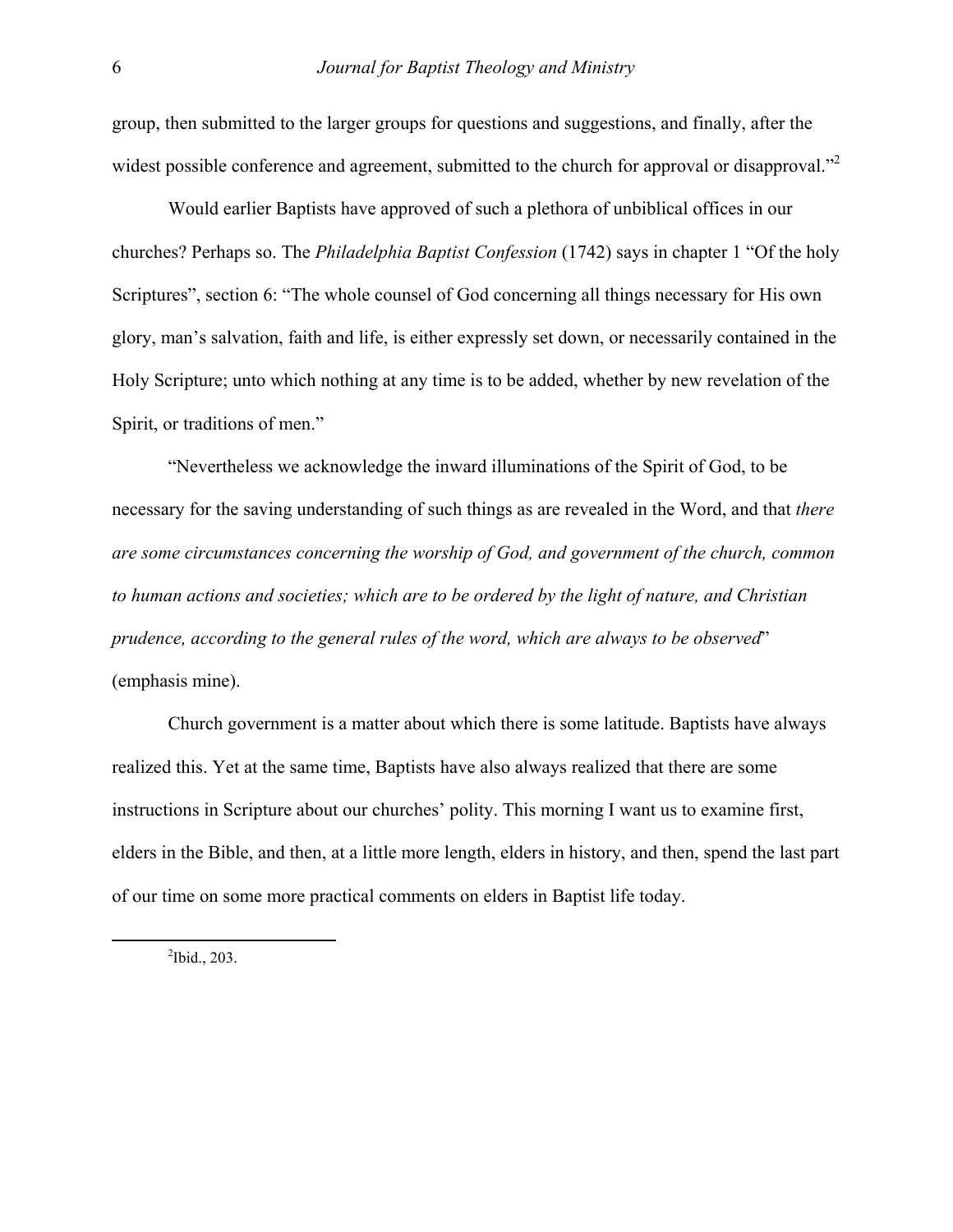### **Elders in the Bible**

### Basic Usage

 Baptists, perhaps more than any other historic Protestant group, go to the New Testament for the justification of our polity. The Roman Catholic Church, of course, did this, though without the pressing necessity of our doctrine of the sufficiency of Scripture. They could relax into the authority of the magisterium of the church, content that dominical words were nice when they could be had, but entirely unnecessary, since Christ's Spirit continued to work through His vicar on earth, the successor to Peter in the chair of Rome.

 Protestants, on the other hand, were all about the Bible. Luther and the Anabaptists, Zwingli, Tyndale, Calvin and Cranmer all turned and criticized their Roman Catholic inheritance saying that it had become not merely a *development* of what we see in Scripture, but a *distortion* of it, and therefore needed to be re-formed, according to Scripture. While the magisterial reformers were constantly limited by what the state would allow, the Baptists, having rejected infant baptism, and thus any hope of church and state being co-extensive, were free to treat Scripture as fully and finally sufficient, even on the potentially controversial topic of church structure. And so they, and we, turn to the Bible, believing it to be sufficient to teach us even how to organize our churches.

 I remember once when teaching on this topic of elders in a Baptist church, an older lady shot back "But it isn't Baptist!" While I did not say this to her, I certainly think that "Baptist" has always intended to mean ultimately faithful to Scripture. So the question we must begin with is, not 'is it Baptist?', but 'is it Biblical?' *Do we* find elders in the New Testament?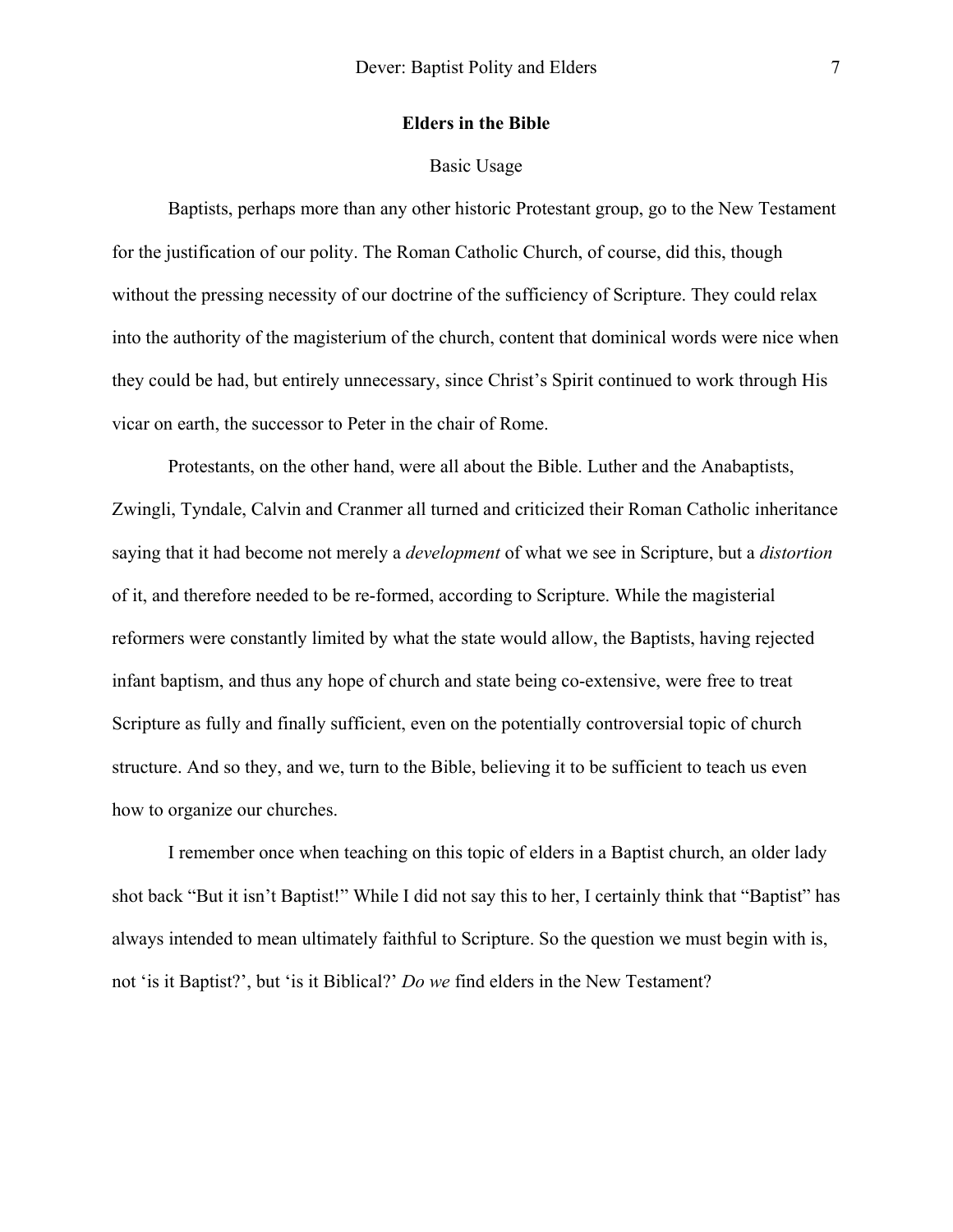Words with the  $\pi \rho \in \beta \mathcal{V}$  root occur 75 times in the NT. Nine of those occurrences refer to people of chronologically more advanced age.<sup>3</sup> Four times it refers to those who have gone before.<sup>[4](#page-3-1)</sup> Twelve times in Revelation, John uses such words to refer to the heavenly elders.<sup>5</sup> Twenty-nine times (all in the Gospels and Acts) the word is used to refer to the Jewish nonpriestly leaders in the Sanhedrin, or in local synagogues. The other 20 times, the word refers to elders [i](#page-3-5)n churches: in the Jerusalem church,  $6$  in Lystra, Iconium and Antioch,  $7$  in Ephesus,  $8$  in the towns of Crete,<sup>[9](#page-3-6)</sup> and other general references.<sup>10</sup> John also refers to himself twice as "the elder,"<sup>[11](#page-3-8)</sup> though whether this is a term of office or another designation attached to him personally, we cannot say. It is this last set of twenty occurrences that we are most interested in.

 The Jews of Jesus' day had lay-members of the Sanhedrin in Jerusalem that were called elders. Local synagogues also had bodies of ruling men, called elders. In Helenistic cities, such ruling councils were called *gerousia'*s.

 In the New Testament, references among Christians to elders, shepherds or pastors, and bishops or overseers are interchangeable. This is seen most clearly in Acts 20, when Paul meets with the elders  $\pi \rho \epsilon \sigma \beta \nu \tau \epsilon \rho \nu \sigma$  of the church in Ephesus, as he calls them in Acts 20:17. In 20:28

 $\frac{1}{3}$ Luke 1:18; 15:25; John 8:9; Acts 2:17; Phil. 9; 1 Tim. 5:1, 2; Titus 2:2, 3.

<span id="page-3-1"></span><span id="page-3-0"></span><sup>4</sup> Matt. 15:2; Mark 7:3, 5; Heb. 11:2.

<span id="page-3-2"></span> ${}^{5}$ Rev. 4:4, 10; 5:5, 6, 8, 11, 14; 7:11, 13; 11:16; 14:3; 19:4.

<span id="page-3-3"></span><sup>6</sup> Acts 11:30; 15:2, 4, 6, 22, 23; 16:4; 21:18.

<span id="page-3-4"></span> $7$ Acts 14:21, 25.

<span id="page-3-5"></span><sup>8</sup> Acts 20:17.

<span id="page-3-6"></span> $\rm{P}$ Titus 1:5.

<span id="page-3-7"></span> $10$ <sup>1</sup> Tim. 4:4: 5:17, 19: James 5:14: 1 Pet. 5:1.

<span id="page-3-8"></span> $11$ <sup>11</sup>2 John 1; 3 John 1.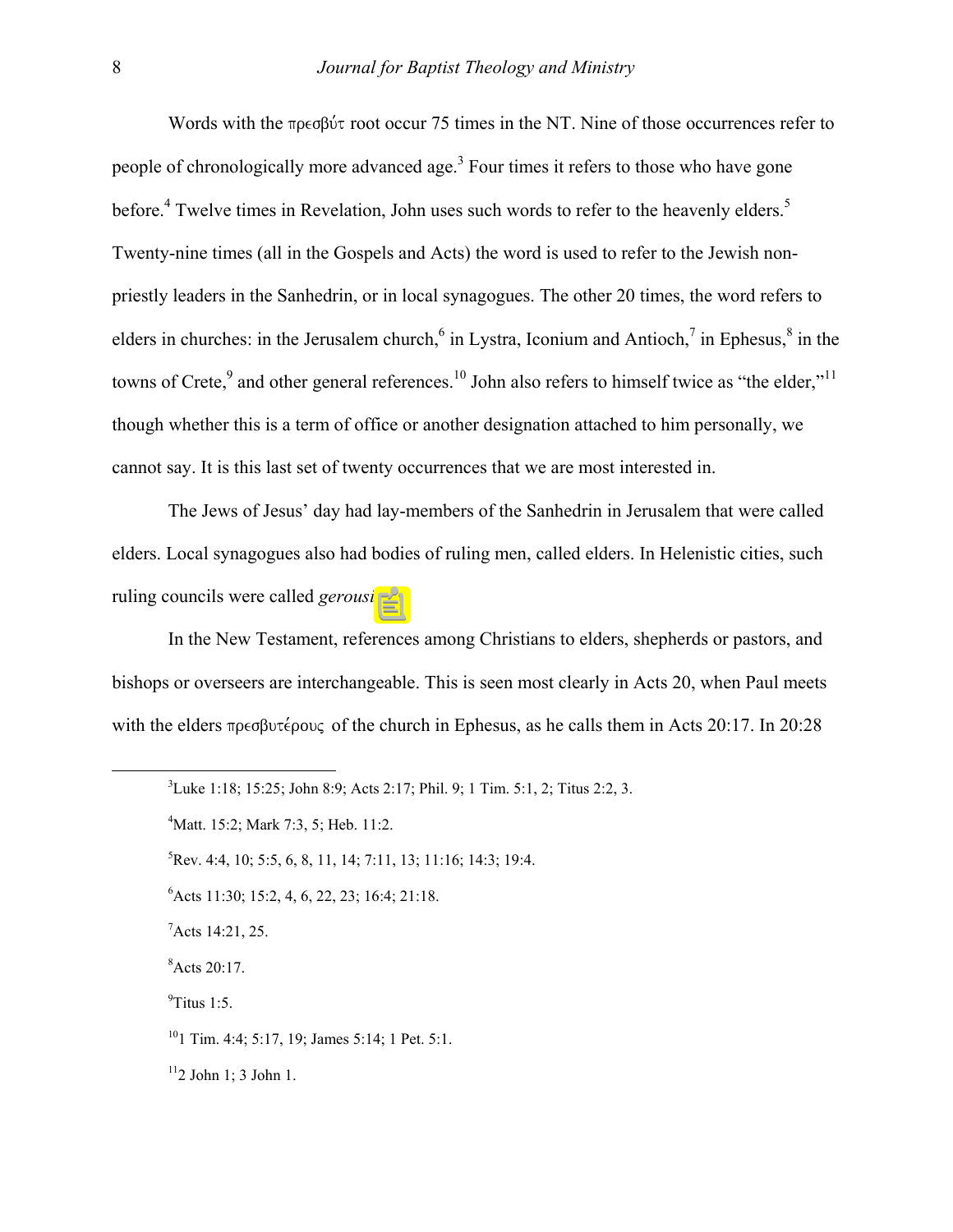Paul says to these elders: *Keep watch over yourselves and all the flock of which the Holy Spirit has made you overseers* [or bishops  $\epsilon \pi \omega$  ( $\epsilon$ ]. *Be shepherds* [or pastors ( $\pi \omega \omega$ )] *of the church of God, which he bought with his own blood.* In Ephesians 4:11, Paul says that Christ "*gave some to be apostles, some to be prophets, some to be evangelists, and some to be pastors and teachers.*" The word Paul uses there for "*pastor*" is ποιμένας, related to the word for "shepherd." Also, in 1 Peter 5:1-2, Peter addresses the elders telling them to pastor or shepherd God's flock, serving as overseers or bishops. In 1 Peter 2:25, Jesus is called the "shepherd and overseer of your souls." That second word, or words related to it, with the  $\epsilon \pi \omega \sigma \pi$  root occur 11 times in the New Testament. In Titus 1, Paul gives a list of qualifications for a particular office similar to the one he gives to Timothy in 1 Timothy 3. In both places the officer being described is called an  $\epsilon \pi \omega$  that is, a bishop or overseer. But in Titus 1, Paul says in v. 5 that he left Titus in Crete so that he would make sure there were πρεσβυτέρους, *elders* in every town. He then, after giving some qualifications for such service in v. 6, goes on in v. 7 to refer to the same person as an  $\epsilon \pi \omega$ , a bishop or overseer. Again, we conclude that in the New Testament, references among Christians to elders, shepherds or pastors, and bishops or overseers are interchangeable. $^{12}$ 

 This conclusion is not controversial. Baptists of the past knew this well. So, in chapter 26, paragraph 8 of the Second London Confession (1689) we read "the officers appointed by Christ . . . are Bishops or Elders and Deacons." Though in so many ways, the *Second London Confession* was simply a re-affirmation of the *Westminster Confession*, and at a few other places of the *Congregationalist Savoy Declaration*, this section was wholly new, being authored by the

<span id="page-4-0"></span> $12$ So concluded R. B. C. Howell, pastor of First Baptist Church, Nashville, Tennessee: "The only officers appointed by God to preach, and administer ordinances, and whose commission has come down to our times, are called indifferently, elders, bishops and presbyters; all of which names, when referring to office, convey the same idea." R. B. C. Howell, "Ministerial Ordination," *The Baptist Preacher*, 137.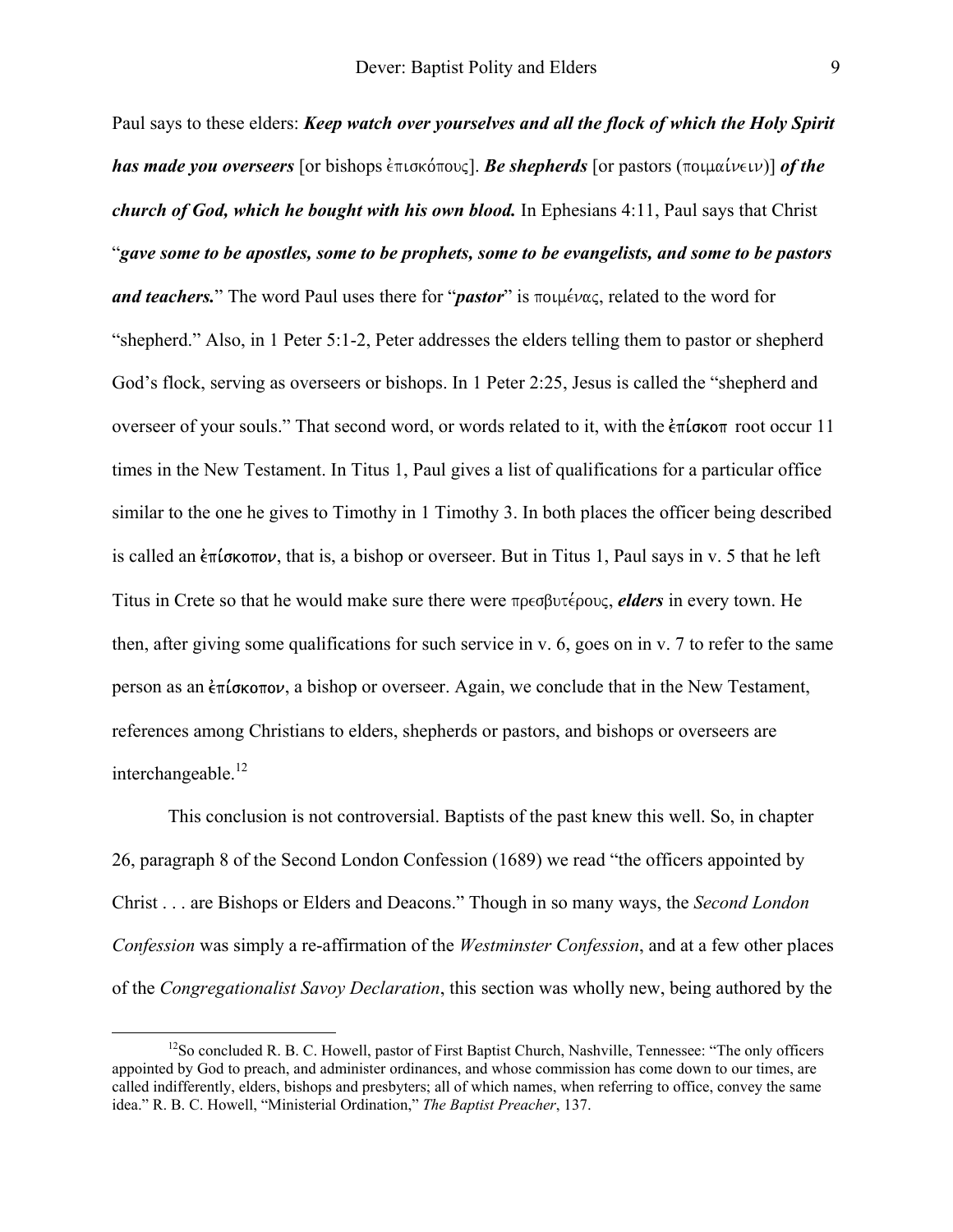Baptist ministers assembling in 1677. In Article 13 of the *New Hampshire Confession* (1833 and 1853) we read that the church's "only proper officers are Bishops or Pastors, and Deacons." In Article 14 of Basil Manly, Jr.'s *Abstract of Principles* (1859) we read, "The regular officers of a church are Bishops or Elders, and Deacons." In Article 12 of *The Baptist Faith and Message* (1925) we find the same language: "Its Scriptural officers are bishops or elders and deacons." It is not until 1963 that this Biblical and historic word finally seems to drop out of official usage by the Southern Baptist Convention, when, in Article 6 of *The Baptist Faith and Message* (1963 and 2000), "Its Scriptural officers are pastors and deacons." Even then, there was no change in understanding. Herschel Hobbs, who chaired the 1963 revision committee, wrote in 1964, "Pastor—this is one of three titles referring to the same office. The other two are 'bishop' and 'elder."<sup>[13](#page-5-0)</sup>

### Single vs. Plural Question

 We move on now to another question about the elders that we find in the New Testament. Do we find that in each local congregation there was one bishop or elder or pastor, or were there multiple ones?

 The pattern in the Jewish towns of Palestine was to have multiple elders. Thus in Luke 7, the Centurion sent some elders of the local Jewish community there in Capernaum to appeal to Jesus for him. These town leaders are referred to in the Old Testament in Deuteronomy 19:12 in the discussion of cities of refuge, in Deuteronomy 21 in connection with actions to be taken in the case of unsolved murders and disobedient children. Centuries later, we find this same structure in Ezra 10:14 during the time of the return from the Babylonian Exile. It is these same kind of town elders that the Centurion seems to have encountered and used in Luke 7.

<span id="page-5-0"></span> <sup>13</sup>Herschel H. Hobbs, *What Baptists Believe* (Broadman Press, 1964), 85.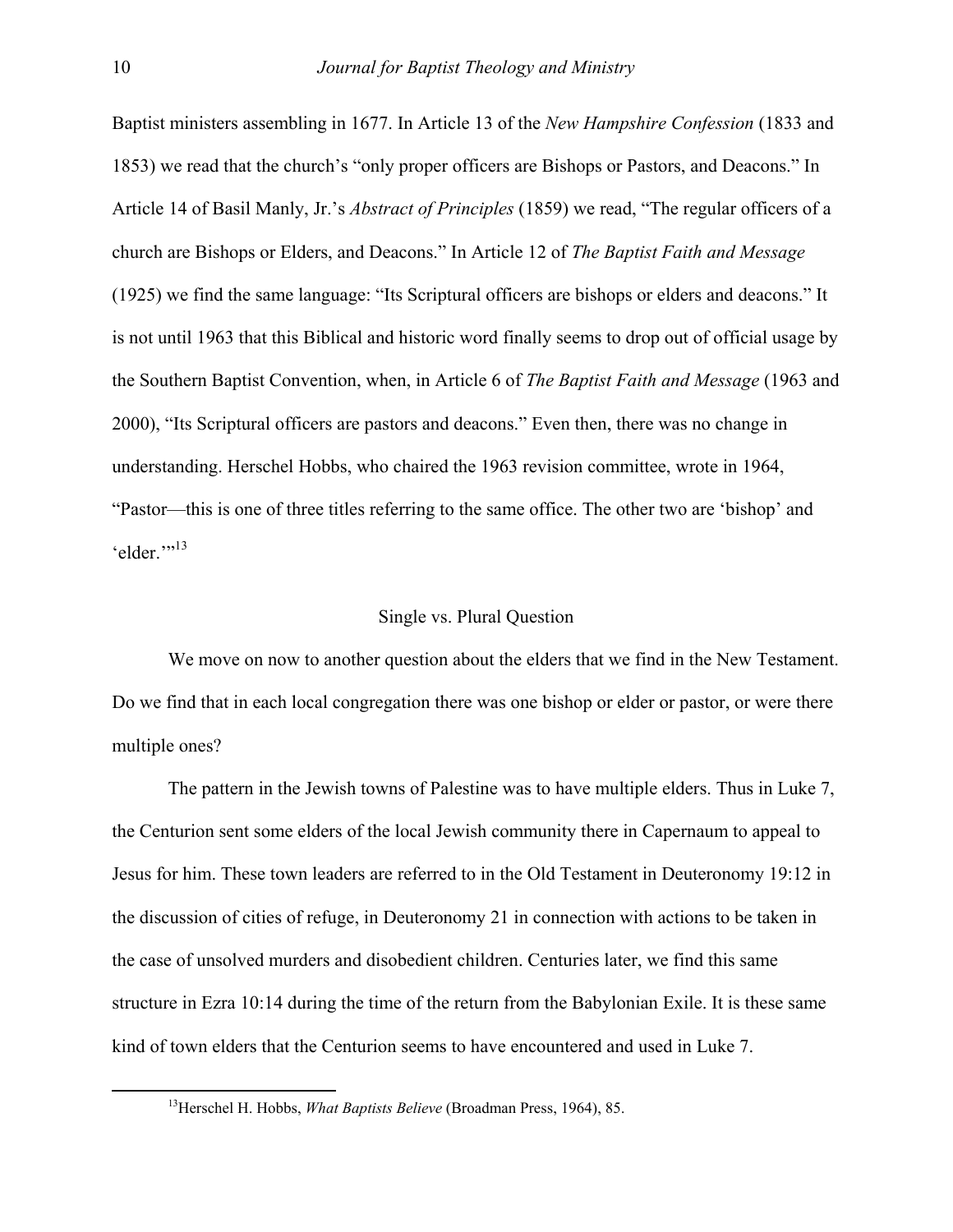The pattern in the Jewish synagogues was also of plural leadership. Arising, we think, during the Babylonian exile, synagogues functioned as the religious and civil gathering for instruction in God's law, and, consequently, for leading the community. Ten adult males were required to have public worship at a synagogue. There were various officers, including the ruler (ex., Jairus in Mark 5:22; cf. Acts 13:15; 18:8).

 As for the New Testament evidence for the plurality of elders, it's clear that the heavenly elders in the book of Revelation are plural. In fact, we even know that there are 24 of them. It's also clear that the references to the Jewish elders all indicate that they were a body of men.

 But what about in Christian churches? Paul would usually have those who labored with him in establishing churches, but he clearly had the lead role. He was also an apostle. Certainly, if there were multiple elders in young churches, we could not expect them all to be fully financially supported. Paul wrote not to the elders of the church in Ephesus, but to Timothy alone. The Lord Jesus addressed His letters to the seven churches in Revelation 2-3 to the "angel" or "messenger" [singular] of each church. So would any or all of these be indications that there was only one elder in each church in the New Testament?

 With the twenty references to Christian elders in churches, the evidence would tend to say that the normal pattern in the New Testament is for there to be more than one elder in each congregation. It should be noted that John referring to himself as "the elder" in 2 and 3 John may be a contrary indication to this. Certainly he seems to have been known by this title. But if he was writing to those outside his own congregation, this title may have suggested not so much an office, but a widely recognized designation. It is difficult to say on such slight information.

 The other four New Testament authors who refer to Christian elders are James, Peter, Paul and Luke. James (5:14) instructs the Christians he writes to "call the elders [plural] of the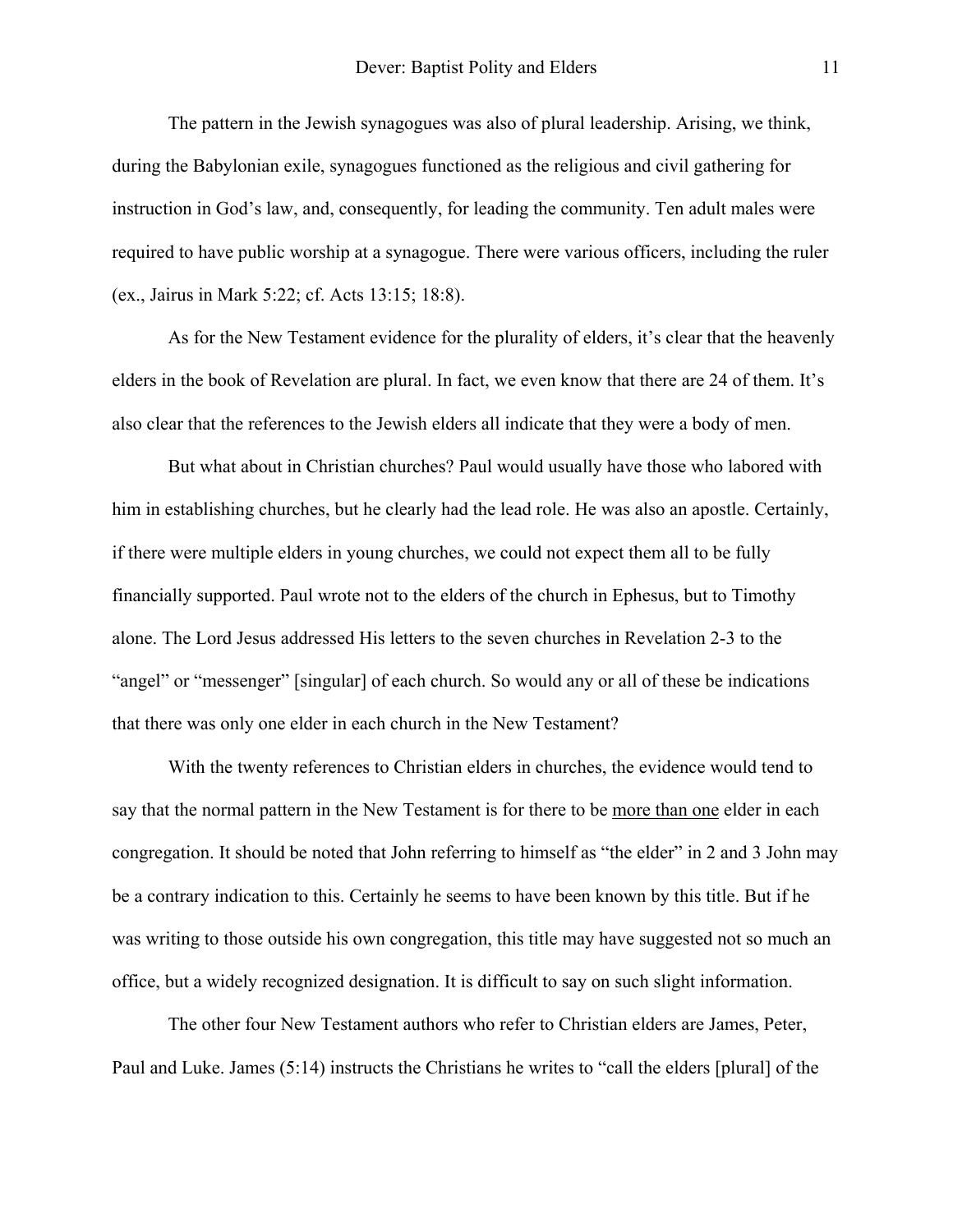church [singular] to pray over him." Peter, in the verses in chapter 5 already mentioned, writes as *an* elder to the "elders [plural] among you." If 1 Peter 5:5 should be translated "elder" instead of "older men," then it seems that Peter would be assuming that there would be plural elders in a single congregation. It certainly would not be ruled out. Paul greets the bishops [plural] in the church [singular] at Philippi when writing to them (Phil. 1:1). And he exhorts the elders of the church at Ephesus in Acts 20:28 to be "bishops" [plural] to the flock [singular] which God had called them. Paul mentions elders in writing to Timothy and Titus. To Timothy he reminds him of the body of elders (in 1 Tim. 4:14) that had laid their hands on him. And then in 1 Timothy 5:17, Paul refers again to the elders [plural] who direct the affairs of the church [singular]. Two verses later, he refers to accusations not against THE elder, but against "an elder"—  $\pi \rho \in \mathcal{B}$  without an article. This would be consistent with Paul assuming that Timothy would have multiple elders in one congregation. In Titus 1:5, Paul exhorts Titus to "appoint elders [plural] in every town  $\kappa \tau \dot{\alpha}$   $\pi \dot{\delta} \lambda \nu$  that's distributive, in *each* town] as I directed you." So certainly the churches established in Crete at least *were* to have a plurality of elders in each local congregation. We see from Luke's account in Acts 20:17, noted above, that the church [singular] in Ephesus had elders [plural]. If we look at the end of Paul's first missionary journey in Acts 14, it seems in 14:23 that Paul and Barnabas "had elders [plural] elected for them in each church [singular]." And then, repeatedly in the book of Acts, the church in Jerusalem is represented as having a plurality of elders. No multiple congregations are referenced, no house churches. The reference to meeting together is found in Acts 2:42, and there it is all together in the Temple courts. Never are "churches" in Jerusalem referred to; only the congregation [singular]. On the other hand, the elders are referred to—always in the plural—in Acts 11:30; 15:2, 4, 6, 22-23;

16:4; 21:18. Therefore, any Baptist making an argument for one group of elders leading many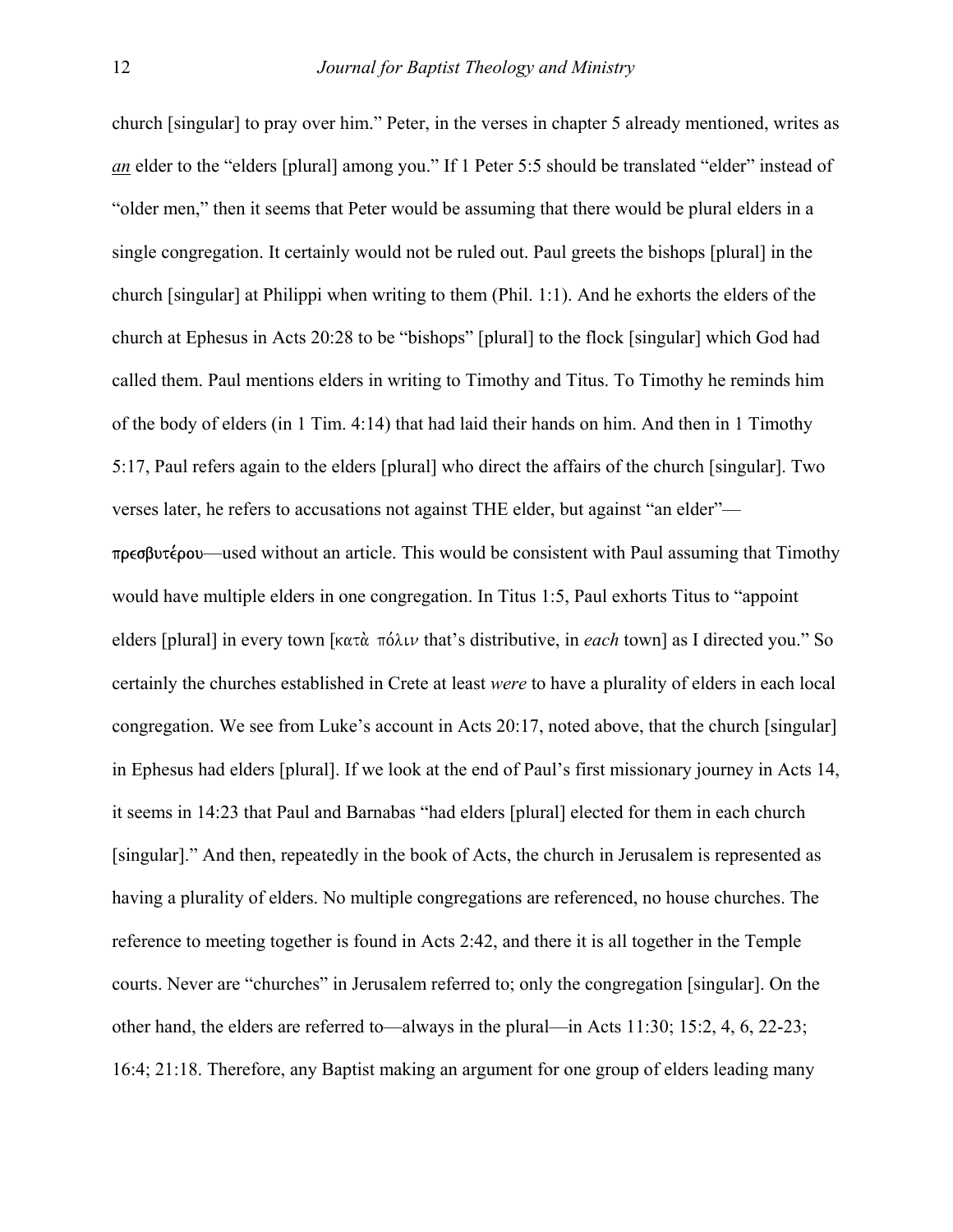<span id="page-8-0"></span>house congregations is making a good argument for Presbyterianism, but not for historic Baptist congregationalism. Should that argument be sharpened to one *individual* leading all of those house churches, then it is more an argument for divine-right episcopalianism, and even the Episcopalians do not make that argument.

 That is all the direct evidence in the New Testament, and, as best I can tell, it seems to indicate that the common and even expected practice was to have a plurality of elders in each local congregation.<sup>14</sup>

### **Elders in Church History**

Early Church: Development of the Monarchical Episcopate

 If this universal practice was, in fact, the case in the early church, how and when did it change? That the immediate post-apostolic church changed both rapidly and radically, few Protestants would deny. In everything from the rise of infant baptism, to the efficacy of the sacraments, to the role of works in salvation, the centuries immediately after the departure of the last of Christ's apostles saw rapid decay among the fledgling churches. It is no surprise that such changes should occur in matters of church organization and governance as well.

 In the *Didache* (dating from the late first or the early second century) the only church officers are elders and deacons. But as early as the second century, Ignatius would refer to a council of elders, called to give counsel to a chief pastor, or bishop. Ignatius uses the words presbyter (elder) and bishop distinctly. This separation is crucial for understanding the changes that went on in the church of the second and third centuries, as authority was centralized. By the

<sup>&</sup>lt;sup>14</sup>The Anglican scholar and pioneer missiologist. Roland Allen, came to this same conclusion. "... it seems to be an irresistible conclusion that the elders appointed by St. Paul were definitely appointed with power to add to their number and thus to secure to new Churches a proper order and certainty of sacramental grace. Finally, St. Paul was not content with ordaining one Elder for each Church. In every place he ordained several. This ensured that all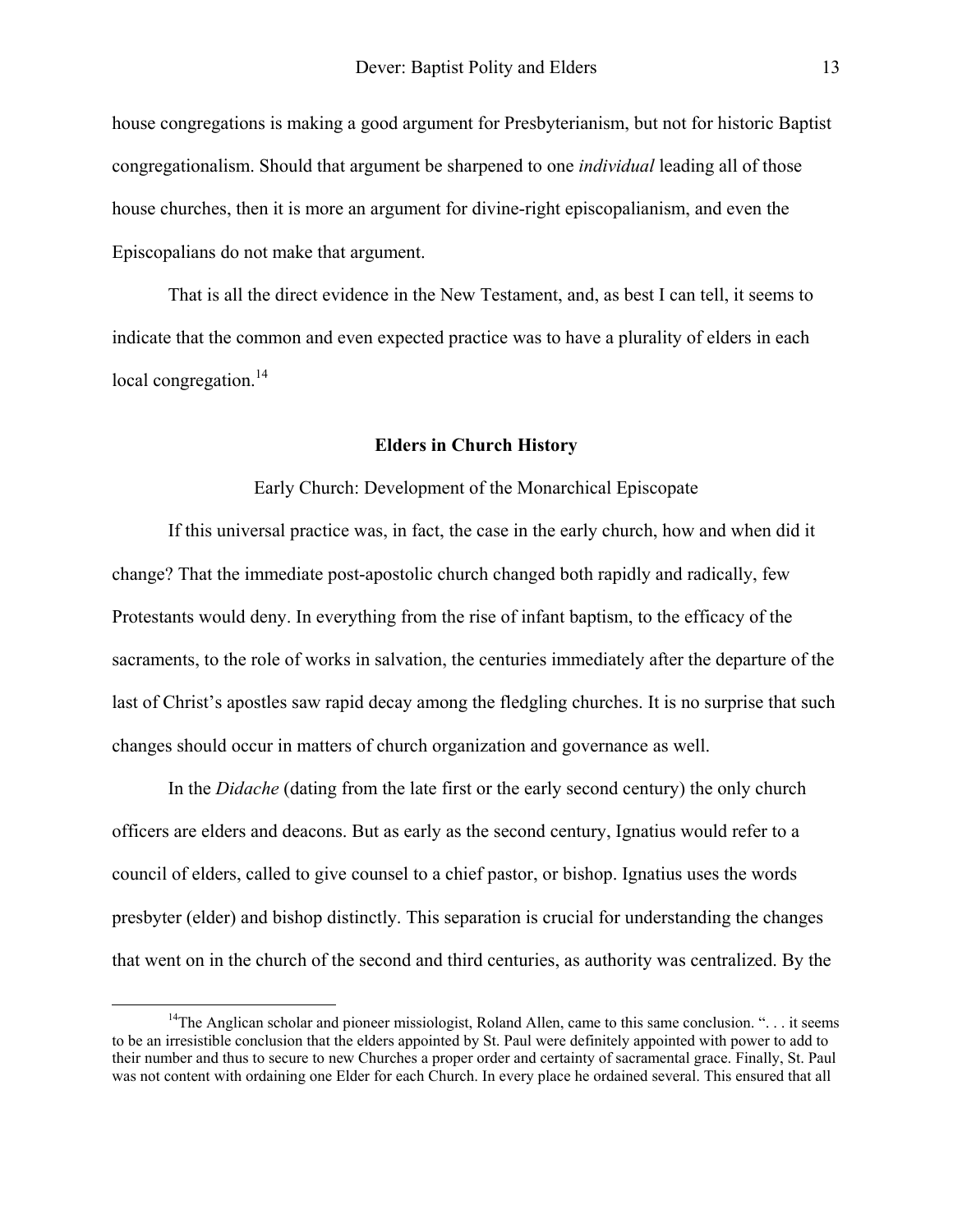middle of the second century, leading pastors/elders of churches in the urban centers that had first been evangelized seem to have become the informal arbiters of questions of orthodoxy. This development seemed to take place more slowly in some places than others. Egypt was notably slower in losing its more informal associations and de-centralized structures of authority. But generally, it seems, competent and noted pastors, like Ignatius of Antioch, were elders who were first among equals—perhaps as Timothy had been at Ephesus, or James at Jerusalem—but that function became an office, and that office seems to have grown in authority until the episcopate is understood to be a separate office from the eldership. Such bishops seemed to accrue authority not only in their own congregations, but throughout the area, and sometimes—in the case of the "metropolitan sees" that arose—over much wider regions. It was eventually one of these—the see of Rome—which became dissatisfied with the informality of its own authority over the other metropolitan bishops (Jerusalem, Antioch, Alexandria and, by the fourth century, Constantinople) and insisted on his exclusive preeminence. Thus, the full flowering of the move from congregational elder leadership to more centralizing authority was the claim of the Bishop of Rome to be the single arbiter of matters of truth in the faith.

 One can see how in a day with vigorous church planting, rapid expansion, many heresies and celebrated martyrdoms, that certain central locations and the successors of certain noted pastors began naturally to acquire respect and even deference. Cyprian of Carthage, a century after Ignatius, closely links recognition of single, authoritative bishops with the unity of the church. Jerome, writing in the fourth century, admitted the identity of bishop and elder in the New Testament, but realized the historical need to commit oversight to one person. In the struggle to identify orthodoxy amidst a sea of heresies, one can understand the tendency to

 $\overline{a}$ 

authority should not be concentrated in the hands of one man," Roland Allen, *Missionary Methods: St. Paul's or Ours,* 138-139.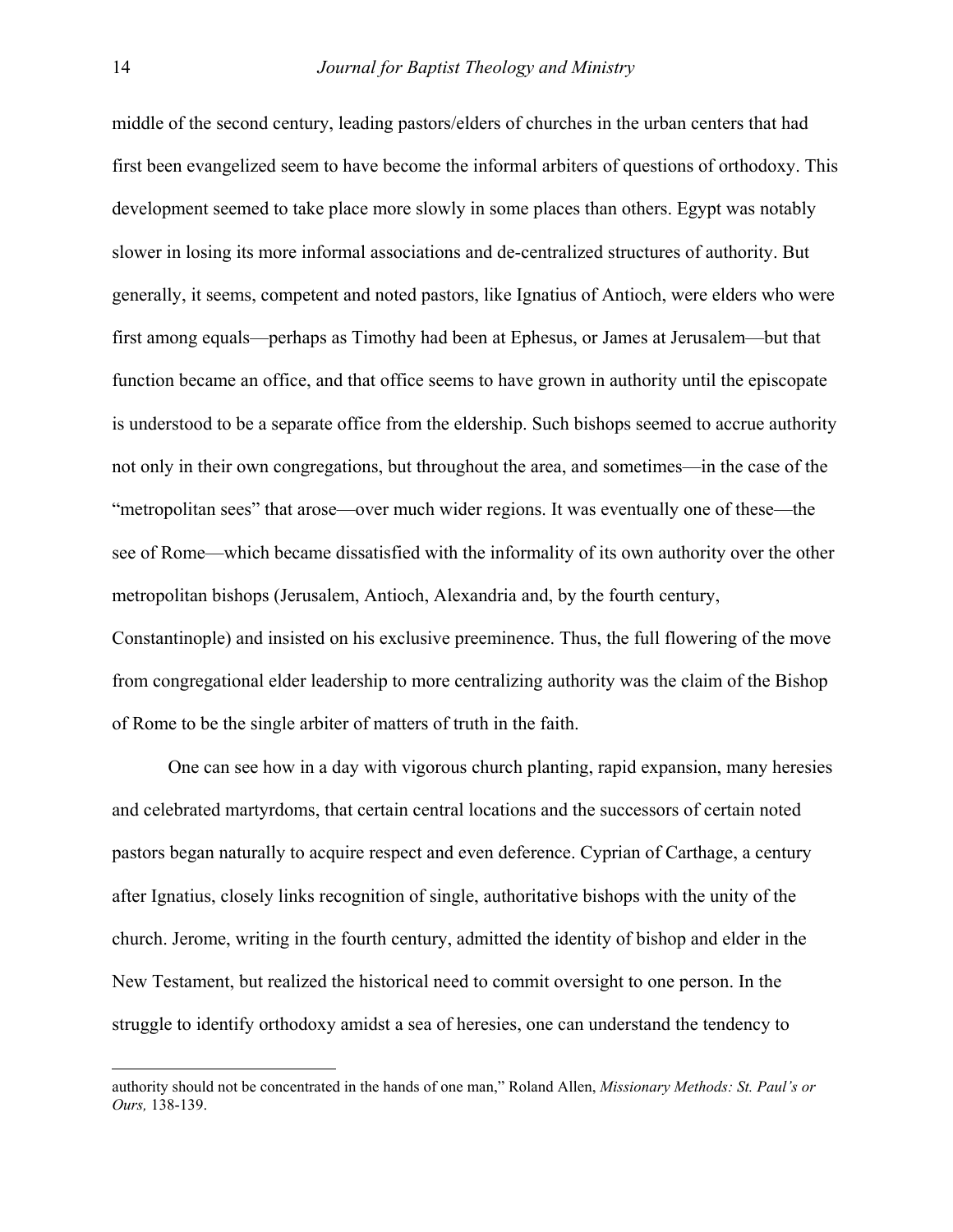<span id="page-10-0"></span>centralize and work to ensure conformity, and even uniformity. For more on this, see Cyprian's famous *On the Unity of the Catholic Church*. [15](#page-10-0)

# Reformation Recoveries

 Proceeding on historically, we find a great re-thinking at the time of the Reformation. With the assumption that Scripture is sufficient, the mere antiquity of traditions was no longer seen as sufficient for their continued practice. Rather, some word of Scripture, at least some intimation or implication was required as the searching gaze of the Reformers began to fall across the practices of their churches.

 For early Anabaptists, Reformed, Congregationalists and Baptists throughout the sixteenth and seventeenth centuries, offices in the church were in a state of flux. Even some of the magisterial reformers began to recover the identity of bishop and elder. Realizing that there was no biblical basis for an episcopacy, though, was a destabilizing factor not only for the authority of Rome in western Europe, but also for the monarchs who had for centuries leaned upon the structures of the church for supplying everything from order to education to income. Thus, moves away from episcopal structures at first were piecemeal.

 Luther declined to interfere with the distinct, extra-congregational role of the bishop in practice. He did, however, repeatedly emphasize that bishops and elders or pastors were all the same office in Scripture. He also wanted it recognized that the Bishop of Rome was a false prophet, and that therefore no bishop should be in communion with him. Furthermore, he denied the unique authority for the Bishop of Rome as the successor of Peter from Matthew 16 that

 <sup>15</sup>For some of the earliest references see Henry Bettenson & Chris Maunder, eds., *Documents of the Christian Church,* 3<sup>rd</sup> ed. (New York: Oxford University Press, 1999), 68-90. A classic study of this topic is Hans von Campenhausen, *Ecclesiastical Authority and Spiritual Power in the Church of the First Three Centuries* (1969). Though von Campenhausen denies any intended complete presentation of church structure within the New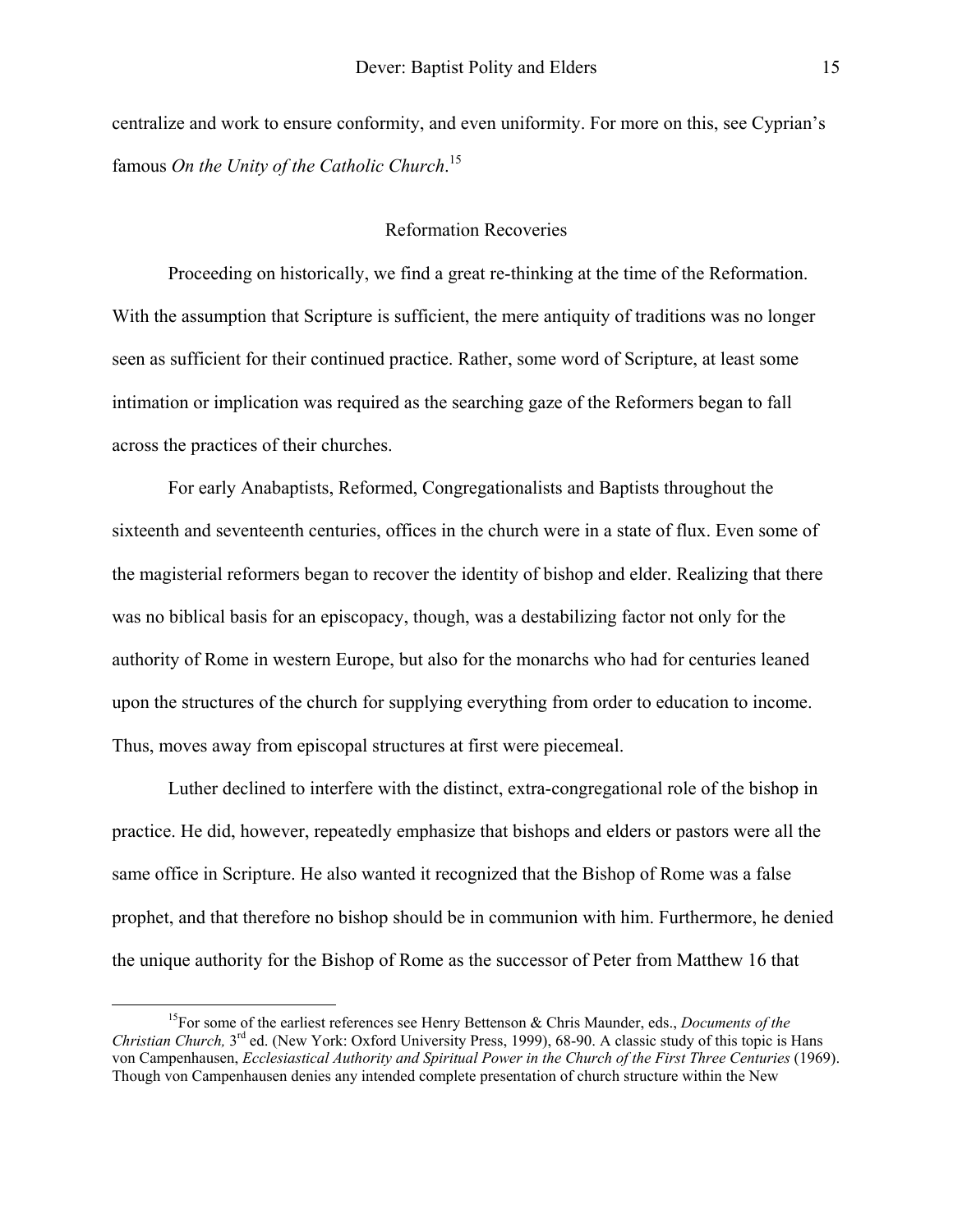Rome had long claimed. To Luther and his successors, as long as the office of bishop or pastor is recognized, other external aspects of church organization within congregations and between them are understood to be matters appropriately settled by human law.

 Calvin, being more zealously committed to the regulative principle, and less encumbered by inter-princely politics than Luther, pushed for even more normative definition in Scripture of church polity. Calvin, too, recovered the identity of the bishop and the elder, thus removing the level of authorities above and apart from the local church. His careful scholarship in the early patristic period is rehearsed in Book IV, chapter 4 of the *Institutes*. Calvin said, "In each city these [elders] chose one of their number whom they specially gave the title 'bishop' in order that dissensions might not arise (as commonly happens) from equality of rank. . . . The ancients themselves admit that this was introduced by human agreement to meet the need of the times."[16](#page-11-0) 

 Calvin's concern was to have ministers of the Word in each congregation. These ministers were those described in the New Testament as elders or pastors. In Calvin's own thinking, the "elders" were what would now be called "ruling elders" that is, non-ordained elders, with the teaching elders being called "ministers of the Word and the Sacraments." The Reformed churches in Geneva, Germany, the Netherlands and Scotland developed a series of inter-locking courts which would settle disputes of doctrine and discipline between congregations and foster the unity of the churches in an area with a reformed magistrate.

 $\overline{a}$ 

Testament and would not seem to adhere to a Protestant understanding of the sufficiency of Scripture, the historical aspects of his work are careful and well repay time spent in the reading.

<span id="page-11-0"></span><sup>&</sup>lt;sup>16</sup>John T. McNeill, ed. *Calvin: Institutes of the Christian Religion*, vol. 2, in Library of Christian Classics, vol. 21 (Philadelphia: The Westminster Press, 1960), 1069. Cf. Elsie Anne McKee, "Calvin's Teaching on the Elder Illuminated by Exegetical History," in Timothy George, ed., *John Calvin & the Church*: *A Prism of Reform*  (Philadelphia: Westminster/John Knox Press, 1990), 147-155. John Owen, an early champion of congregationalism, defended the separate office of ruling elder (see Owen, *Works*, vol. 16, p. 42).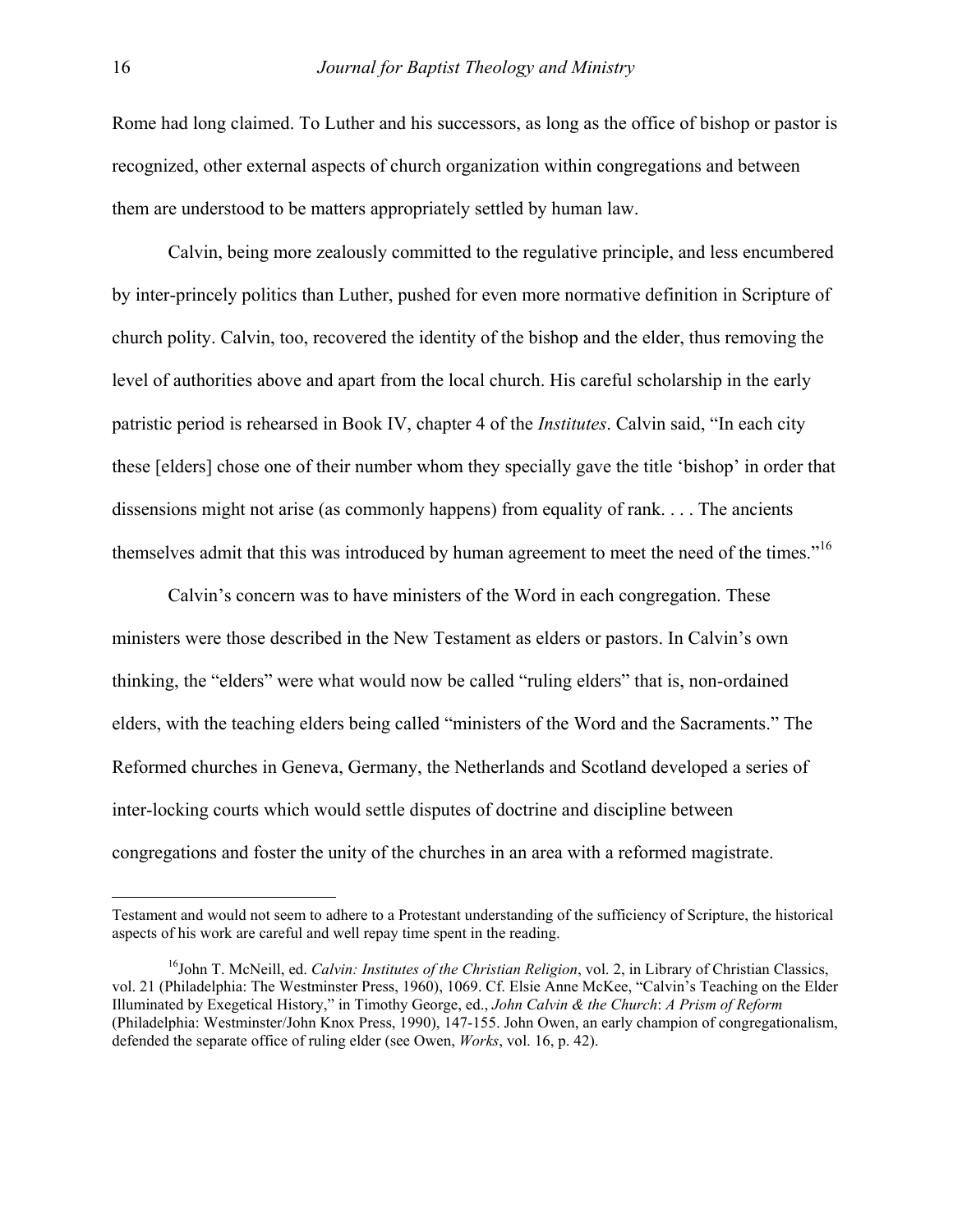Anabaptist polity was fluid. They were "radically de-centralized," as James Stayer has recently put it, "most of them making exclusivist claims and condemning the other" [groups of Anabaptists]<sup>17</sup>. Various offices (including that of elders) proliferated among them. In the 1529 *Discipline of the Believers; How a Christian is to Live*, we find this statement: "The elders [*Vorsteher*] and preachers chosen for the brotherhood shall with zeal look after the needs of the poor, and with zeal in the Lord according to the command of the Lord extend what is needed for the sake of and instead of the brotherhood."[18](#page-12-1) A basic pattern of delegated leadership within a congregational pattern emerged.

 In the Reformation period, then, a return to ancient patterns followed an affirmation of the sufficiency of Scripture. The non-ordained church-members began to be given more responsibility. Congregational election of officers was widely recovered among Protestants. And at the same time, there was a recovery of the plural eldership, among the Reformed groups and some Anabaptists. The Church of Scotland was reformed through the preaching of John Knox and others, and established the office of elder in the churches there. In England, the Presbyterians, the Congregationalists, and the Baptists also recovered the office from the New Testament. And it is to them—the Baptists—that we now turn.

# Baptist Elders in the Past

 "It's not Baptist" said the older lady, objecting to my advocating the adoption of elders in Baptist churches. She was not strictly correct. I understand what she meant—in the churches she

<span id="page-12-0"></span><sup>&</sup>lt;sup>17</sup> James Stayer, "Anabaptists", Oxford Encyclopedia of the Reformation, ed. Hans Hillerbrand, (Oxford, 1996) I.32.

<span id="page-12-1"></span><sup>18</sup>Werner O. Packull, *Hutterite Beginnings* (Johns Hopkins University Press, 1995), 312. Cf. Emir Caner's summary in Gerald Cowen, ed., *Who Rules the Church?* (Broadman & Holman, 2003).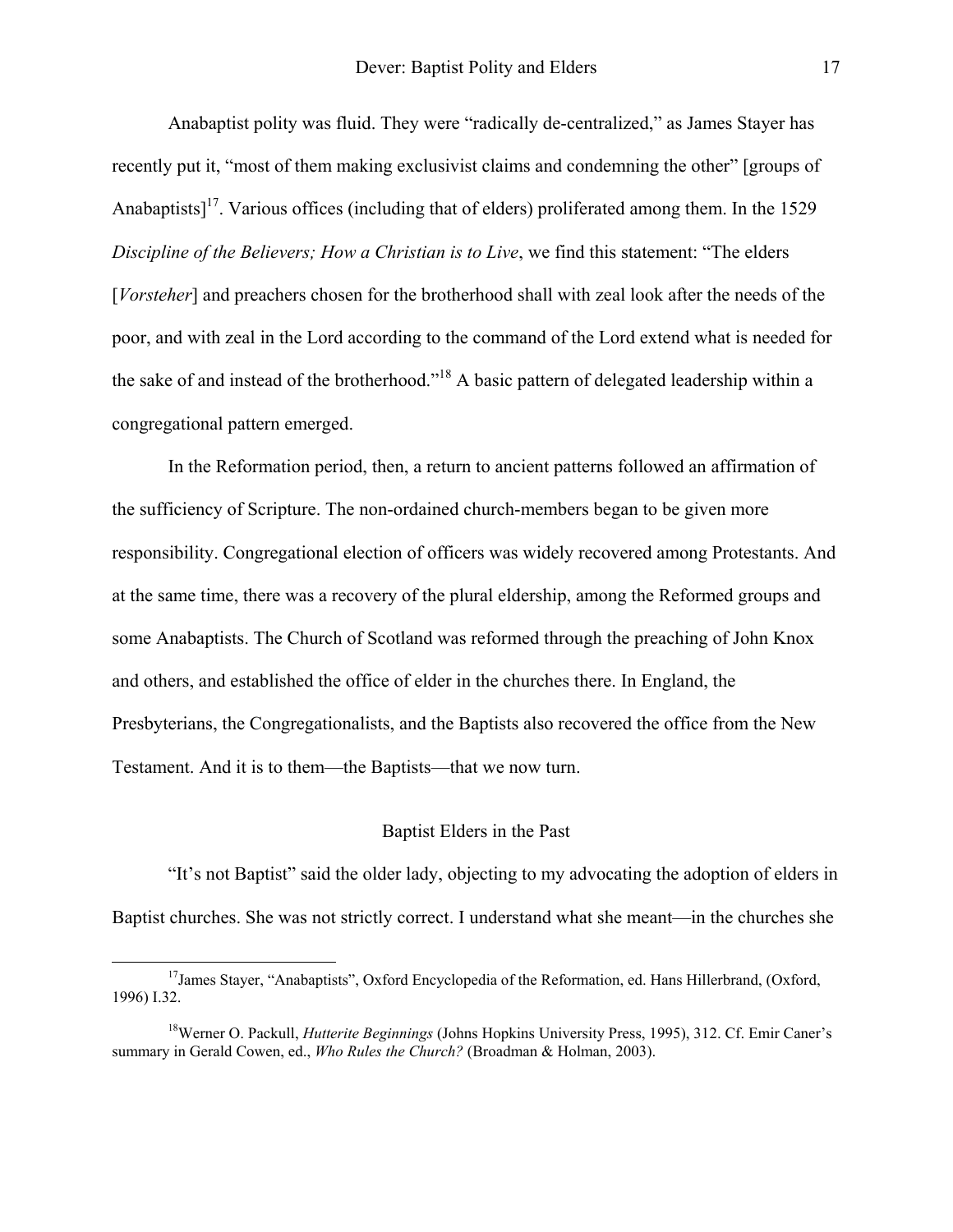had been used to in the second half of the twentieth century, *she* hadn't seen or even heard of such a thing. But *other* Baptists had.

We have already mentioned the use of the word "elder" in Baptist statements of faith from the past. But was that simply a word which was synonymous with our modern pastor, or even senior pastor? Did Baptists in the past understand that the New Testament recognized a plurality of leaders called "elders" in one local congregation?[19](#page-13-0) Let me present a sampling for you.

 Throughout the seventeenth century in England, Baptists had affirmed the office of elder. In 1697, Benjamin Keach wrote of "Bishops, Overseers, or Elders" clearly implying that these New Testament offices were one.<sup>20</sup> Keach presents it as essential that a church has one or more pastors, but *not* that it have a plurality of them. He rejects the Presbyterian practice of having a separate group of ruling elders who do not teach, saying that if that practice was in the Apostolic church, it was only temporary, because we have neither their qualifications nor their duties laid out in the New Testament.<sup>21</sup>

 In the eighteenth century, Benjamin Griffith wrote in favor of ruling elders distinct from the pastors or teaching elders.<sup>22</sup> He cited Exodus 18, Deuteronomy 1, 1 Timothy 5:17, 1 Corinthians 12:28 and Romans 12:8 as his basis for this. The ruling elder's distinction from the teaching elder's position is shown by the fact that he would have to be ordained should he shift

 $<sup>19</sup>$ See Greg Wills' succinct summary of this in his article "The Church: Baptists and Their Churches in the</sup> Eighteenth and Nineteenth Centuries," in Dever, ed., *Polity*, 33-34.

<span id="page-13-2"></span><span id="page-13-1"></span><span id="page-13-0"></span><sup>&</sup>lt;sup>20</sup>Benjamin Keach, *The Glory of a True Church*, in *Polity*, ed. Mark Dever (Washington, DC: 2001), 65.

<sup>&</sup>lt;sup>21</sup>Keach, in Dever, ed., *Polity,* 68-69. Cf. James Renihan, "The Practical Ecclesiology of the English Particular Baptists, 1675-1705: The Doctrine of the Church in the Second London Baptist Confession as Implemented in the Subscribing Churches," (Unpublished Ph.D. dissertation: Trinity Evangelical Divinity School, 1997).

<span id="page-13-3"></span><sup>22</sup>Benjamin Griffith, *A Short Treatise*, in Dever, ed., *Polity*, 98.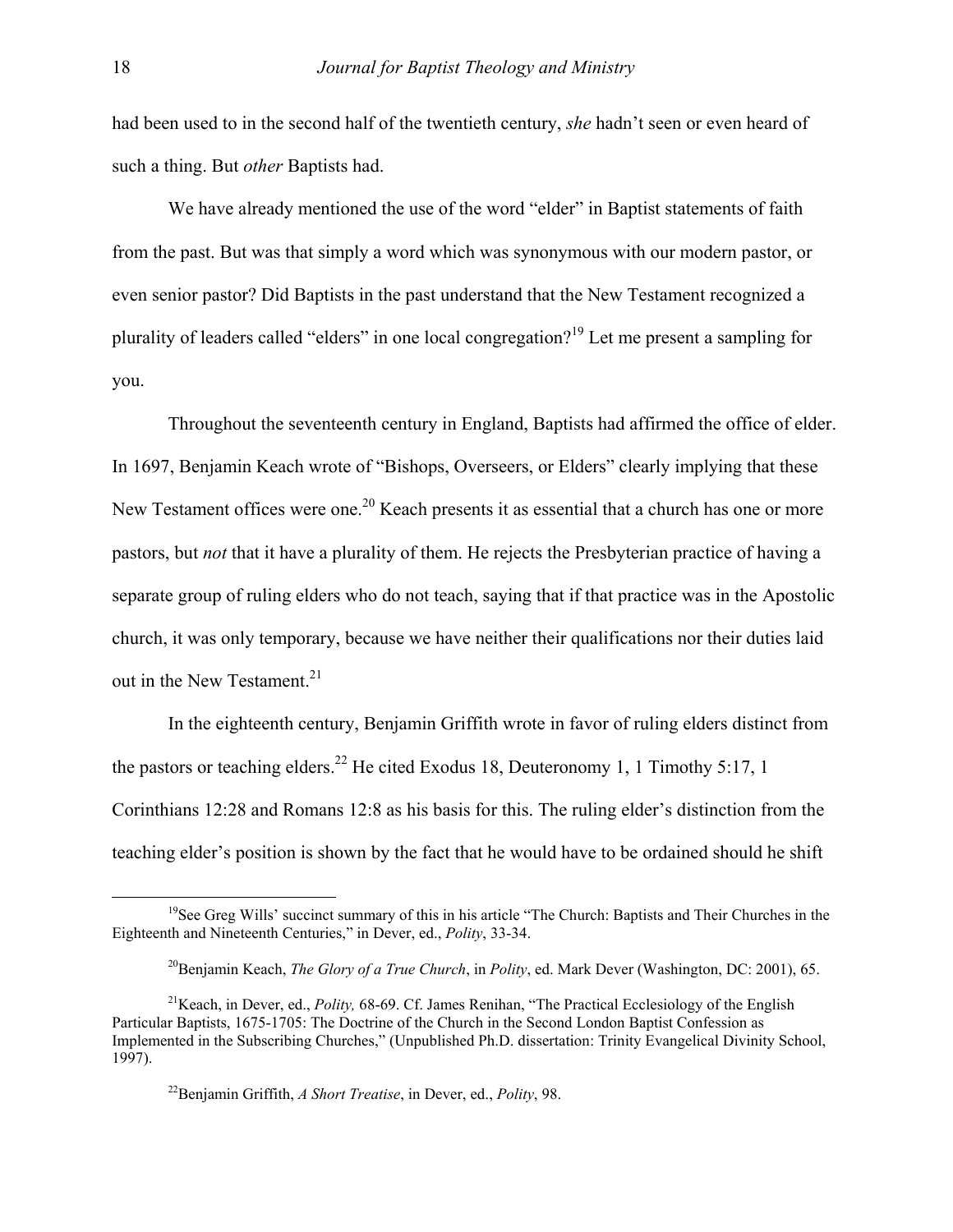to becoming a teaching elder. Griffith's practice of having such ruling elders was common in the Philadelphia Baptist Association in the eighteenth century. In this practice, however, Griffith and his contemporaries were disagreeing with their English counterparts of the previous decades.<sup>[23](#page-14-0)</sup> The Charleston Association's 1774 *Summary of Church Discipline* ignores any idea of a separate group of ruling elders but affirms the fact that in the New Testament, ministers of the gospel are "frequently called elders, bishops, pastors and teachers." The *Summary* also implies that there is sometimes within one local congregation a "presbytery."<sup>[24](#page-14-1)</sup>

 In the nineteenth century, Samuel Jones of the Philadelphia Association wrote, "Concerning the divine right of the office of ruling elders there has been considerable doubt and much disputation." Jones then goes on to summarize the arguments for and against, essentially conceding that Benjamin Griffith's defense of ruling elders was weak, but arguing that the office is beneficial and not forbidden, and therefore congregations are free to keep it if they find it a useful office to assist the pastor. $25$ 

 Turning to the South, W. B. Johnson of South Carolina, and the first president of the Southern Baptist Convention wrote of the New Testament churches that "each church had a plurality of elders."[26 "](#page-14-3)A plurality in the bishopric is of great importance for mutual counsel and aid, that the government and edification of the flock may be promoted in the best manner."<sup>27</sup> For

 $\overline{a}$ 

<span id="page-14-0"></span><sup>&</sup>lt;sup>23"</sup>The majority of the writers and churches did not recognize a distinct office of ruling elder," (200). "The majority of particular Baptists were committed to a plurality and a parity of elders in their churches," (205). Renihan, "The Practical Ecclesiology."

<span id="page-14-1"></span><sup>24</sup>*Summary of Church Discipline*, in Dever, ed., *Polity*, 120.

<span id="page-14-2"></span><sup>25</sup>Samuel Jones, *Treatise of Church Discipline,* in Dever, ed., *Polity*, 145-146.

<span id="page-14-3"></span><sup>26</sup>W. B. Johnson, *The Gospel Developed*, in Dever, ed., *Polity*, 192.

<span id="page-14-4"></span> $^{27}$ Ibid., 193.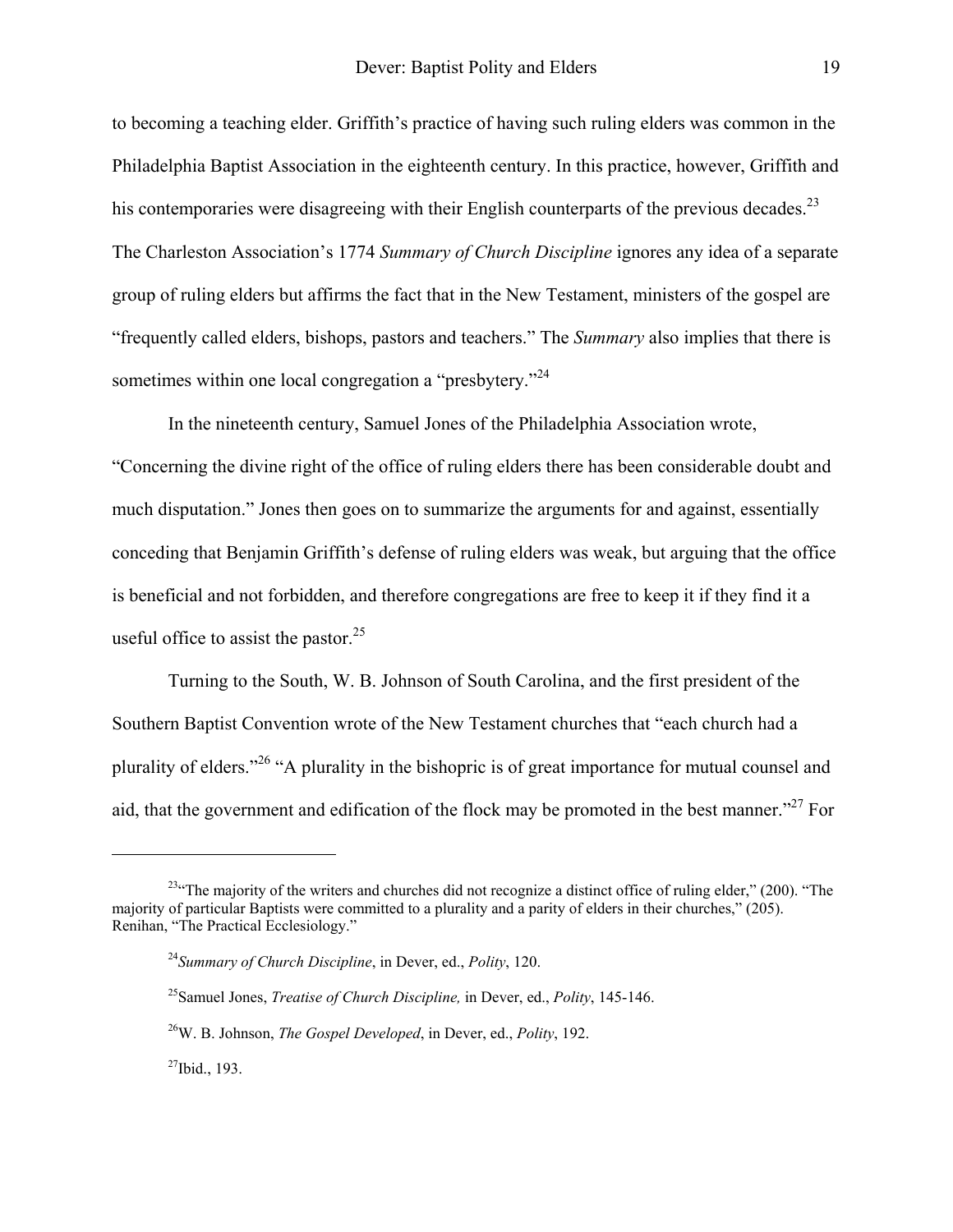several pages of his book, *The Gospel Developed*, Johnson goes on delineating the duties and benefits of a plurality of elders in a local congregation.<sup>[28](#page-15-0)</sup>

 J. L. Reynolds, pastor of the Second Baptist Church of Richmond, Virginia, wrote in 1849 that "the apostolic churches seem, in general, to have had a plurality of elders as well as deacons."[29](#page-15-1) Nevertheless, he maintained that "the number of officers, whether elders or deacons, necessary to the completeness of a church, is not determined in Scripture. This must be decided by the circumstances of the case, of which the party interested is the most competent judge. $130$  $130$ Reynolds competently and carefully dissected the arguments in favor of a distinct class of ruling elders.<sup>31</sup> Reynolds devotes an entire chapter to defending the interchangeability of the terms "bishop" and "elder".

 William Williams, one of the founding faculty of The Southern Baptist Theological Seminary, wrote in 1874 that "In most, if not all the apostolic churches, there was a plurality of elders."[32](#page-15-4) Williams went on to speculate that this was perhaps the case because Christians could only meet in small groups and therefore each smaller group needed an elder to instruct them. He suggests that such a plurality of elders was only due to the circumstances of the time, and need not be a continuing requirement for churches. Williams also disagrees with any idea of a separate office of ruling elder. He places the plurality of elders in the same category as deaconesses, the

<span id="page-15-3"></span> $31$ Ibid.

<span id="page-15-0"></span> <sup>28</sup>See Johnson, in *Polity*, 189-195.

<span id="page-15-1"></span><sup>29</sup>J. L. Reynolds, *Church Polity or the Kingdom of Christ*, in Dever, ed., *Polity*, 349.

<span id="page-15-2"></span><sup>30</sup> Reynolds, in Dever, ed., *Polity*, 350.

<span id="page-15-4"></span><sup>32</sup> William Williams, *Apostolical Church Polity*, in Dever, ed., *Polity*, 531.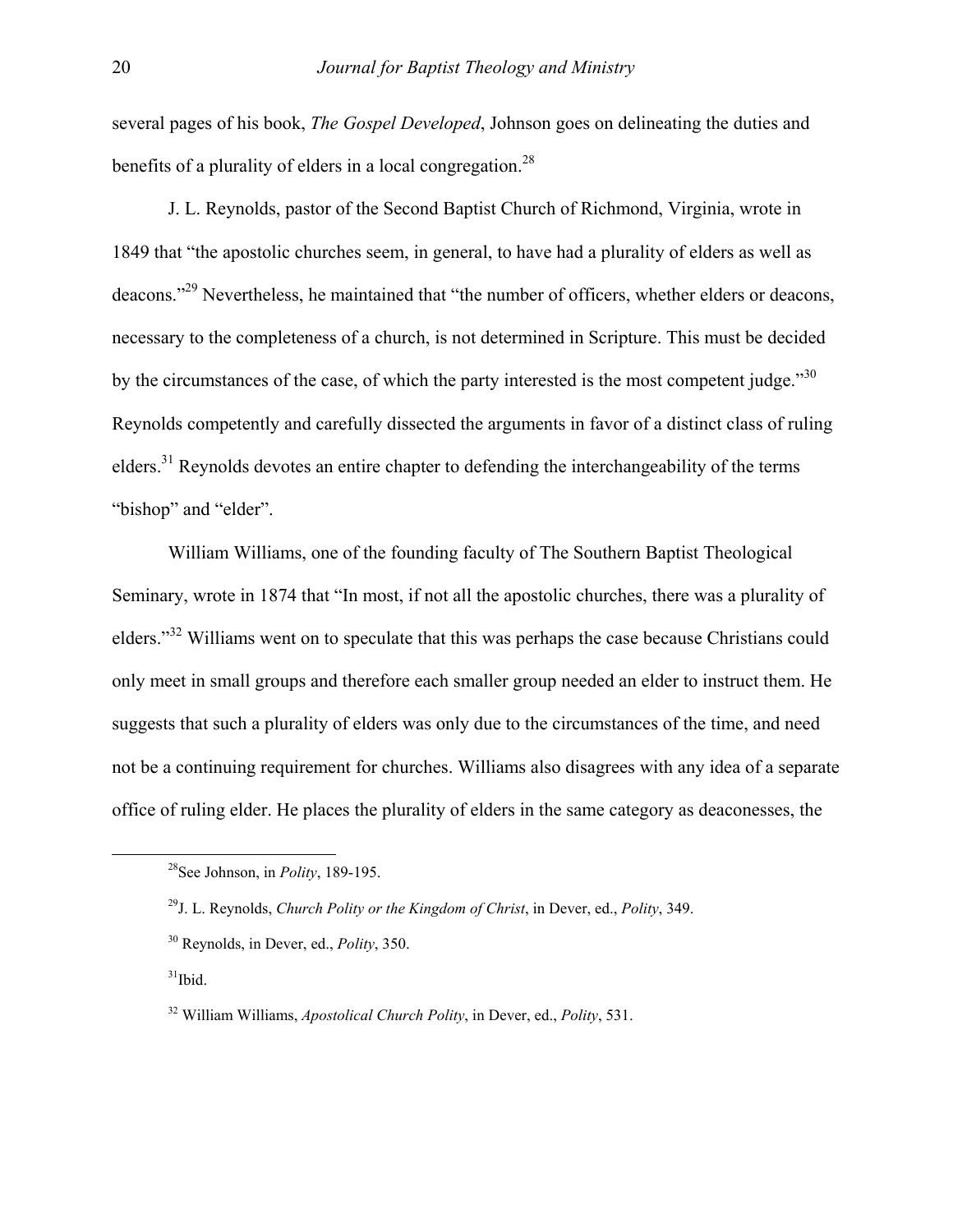holy kiss, and the frequency of the Lord's Supper—all now to be left up to the "pious discretion of the churches."[33](#page-16-0)

I could go on. C. H. Spurgeon had a plurality of elders at the Metropolitan Tabernacle in

London.<sup>34</sup> J. L. Burrows, (pastor of FBC Richmond for 20 years, and chairman of the Foreign

Mission Board for 6 years) in his book *What Baptists Believe* wrote, "Elders and deacons are the

only officers [Christ] has instituted."[35](#page-16-2) It is indisputable that by the beginning of the twentieth

century, Baptists had either had or at least advocated elders—and often even a plurality of

elders—in local churches, and that they had done so for centuries.

A. H. Strong, president of Rochester Theological Seminary, and author of his influential

1907 *Systematic Theology,* perhaps summarizes the positions most Baptists in America seemed

to hold at the beginning of the twentieth century:

In certain of the N.T. churches there appears to have been a plurality of elders . . . . There is, however, no evidence that the number of elders was uniform, or that the plurality which frequently existed was due to any other cause than the size of the churches for which these elders cared. The New Testament example, while it permits the multiplication of assistant pastors according to need, does not require a plural eldership in every case. . . . There are indications, moreover, that, at least in certain churches, the pastor was one, while the deacons were more than one, in number. $36$ 

<span id="page-16-2"></span>35J. L. Burrows, *What Baptists Believe, and other discourses* (Baltimore: H. M. Wharton, 1887), 14.

<span id="page-16-3"></span>36A. H. Strong, *Systematic Theology*, 915-16.

<span id="page-16-0"></span><sup>&</sup>lt;sup>33</sup>Williams, 537. Though without citing Williams, Gerald Cowen has recently rehearsed this same argument in his book *Who Rules the Church?* 

<span id="page-16-1"></span><sup>&</sup>lt;sup>34</sup><sup>44</sup> To our minds, the Scripture seems very explicit as to how this Church should be ordered. We believe that every Church member should have equal rights and privileges; that there is no power in Church officers to execute anything unless they have the full authorization of the members of the Church. We believe, however, that the Church should choose its pastor, and having chosen him, that they should love him and respect him for his work's sake; that with him should be associated the deacons of the Church to take the oversight of pecuniary matters; and the elders of the Church to assist in all the works of the pastorate in the fear of God, being overseers of the flock. Such a Church we believe to be scripturally ordered; and if it abide in the faith, rooted, and grounded, and settled, such a Church may expect the benediction of heaven, and so it shall become the pillar and ground of the truth." C. H. Spurgeon, "The Church Conservative and Aggressive" in *The Metropolitan Tabernacle Pulpit: containing sermons preached and revised*, vol. 7, (Pasadena, TX: Pilgrim Publications), 658-59.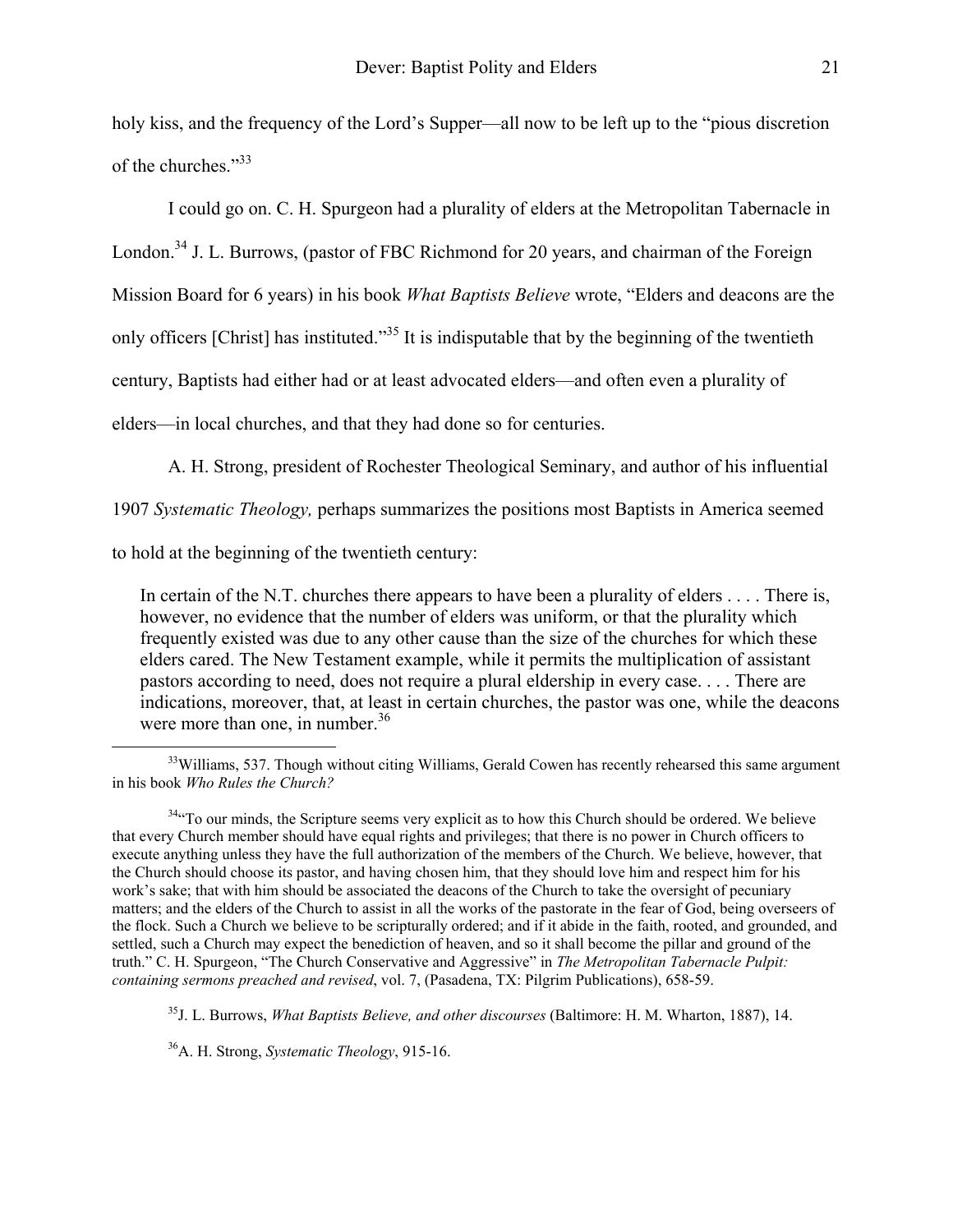# Current Influences in the Revival of Elders in Baptist Churches

 Why in the latter part of the twentieth century, and even among Southern Baptists, has this office of elder begun to be revived? I have no extensive research for the comments that are to follow on this point, other than anecdotal experiences, and my own reasoning and reflecting. 'Why?'s are not only difficult questions for historians to answer; even for those living in the midst of change, causation is often difficult to discern. I have been an elder at a Baptist church in England, and have preached in Baptist churches in South Africa with elders. But here in America, what is causing the re-evaluation that is indisputably going on?

 Let me suggest two factors which were present regardless of the controversy in the SBC, and three others which have resulted from the controversy, and which may, in part, explain this otherwise surprising sudden surge of interest in this ancient office.

 The first reason that I would suggest is that the idea of elders in local churches has *prominent advocates and proponents from outside our Southern Baptist constituency*. John MacArthur, pastor of Grace Community Church in Sun Valley, California, has for many years practiced and advocated having a plurality of elders lead his congregation. He is himself one of those elders. He has published a variety of things that touch on this, but perhaps most widely used is his little 1984 booklet *Answering the Key Questions about Elders.* In 1991, John Piper, pastor of Bethlehem Baptist Church, a Baptist General Conference church in Minneapolis, Minnesota also led his church to adopt a plural elder model of leadership, and has also written a booklet on this, *Biblical Eldership* (1999)*.*

 Even more broadly, Wayne Grudem's popular 1994 *Systematic Theology* used in many of our seminaries states clearly that "there is quite a consistent pattern of *plural elders* as the main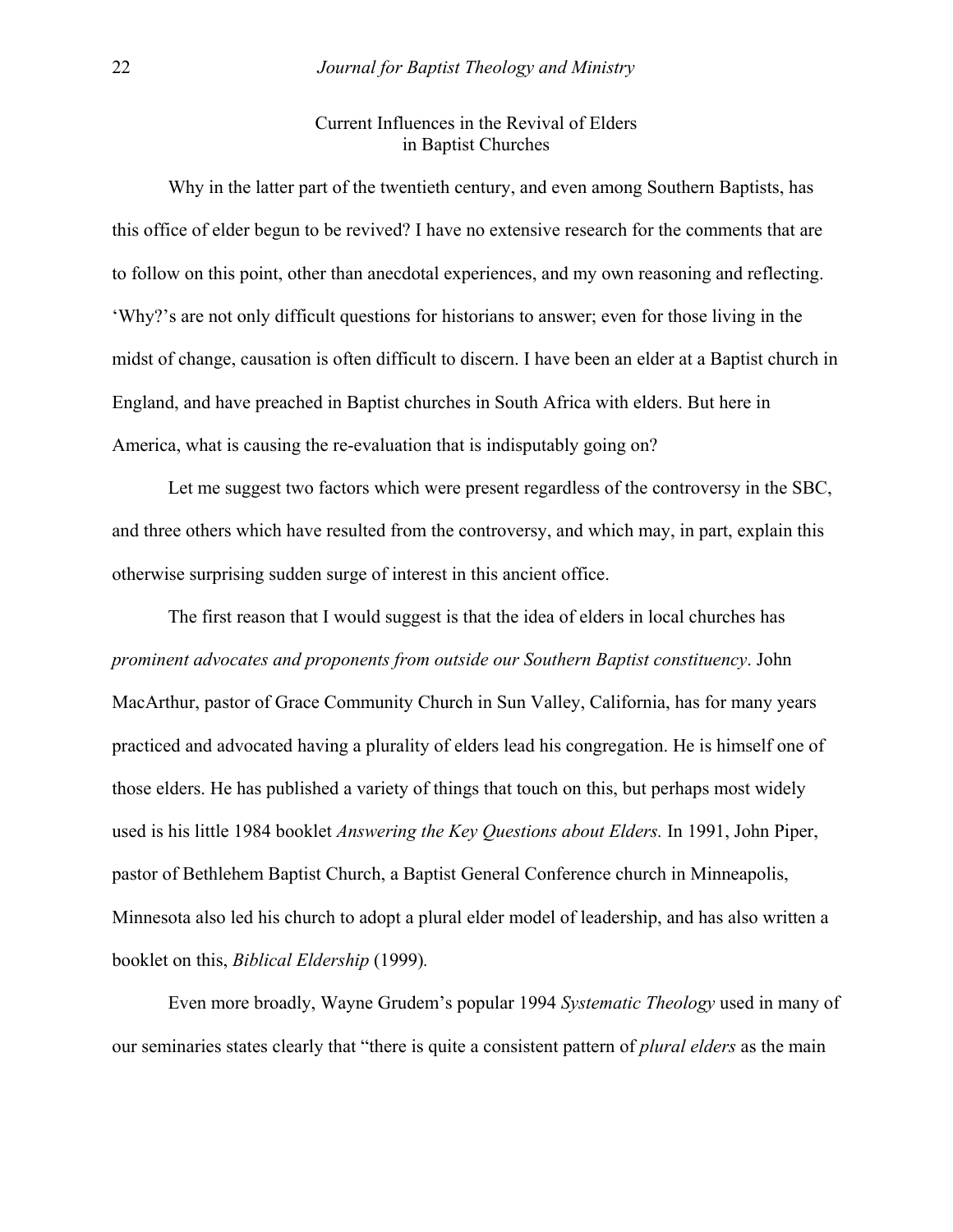governing group in the New Testament churches.["37](#page-18-0) His conclusions are that "First, no passage suggests that any church, no matter how small, had only one elder. The consistent New Testament pattern is a plurality of elders 'in every church' (Acts 14:23) . . . . Second, we do not see a diversity of forms of government in the New Testament church, but a unified and consistent pattern in which every church had elders governing it and keeping watch over it (Acts 20:28; Heb. 13:17; 1 Pet. 5:2-3)."<sup>38</sup> I should just add that when Grudem wrote this he was a member of a Southern Baptist church in Chicago with elders. Since its completion in 1985, Millard Erickson's *Christian Theology* has been perhaps the most widely used textbook in Southern Baptist seminaries, and in many other evangelical schools. At its publication in the mid-1980's, there had been few systematic theologies that gained wide usage published since Louis Berkhof's Dutch Reformed work in the 1930's. In Erickson's section on the church, he carefully lays out Episcopalian, Presbyterian and Congregational polities, showing strengths and weaknesses. He gingerly advocates Congregationalism, though not with the vigor of such defenses by earlier divine-right Congregationalists like John Owen and Thomas Goodwin, nor even of the milder variety which inhabited the south in the nineteenth century—like W. B. Johnson and J. L. Reynolds. He also makes two qualifying statements that a more Presbyterian form of government will probably be needed either where the congregation becomes very large, or is filled with those who are more immature as Christians.

 The second reason that I would suggest is more internal and pragmatic. There is and has been for some time, I think, a *frustration with current structures* in our congregations. Many of our churches have the sense that things are simply not working. Some churches led by a single

 <sup>37</sup>Grudem, *Systematic Theology: An Introduction to Biblical Doctrine* (Downers Grove: Zondervan, 1994), 912.

<span id="page-18-1"></span><span id="page-18-0"></span><sup>38</sup>Ibid., 913.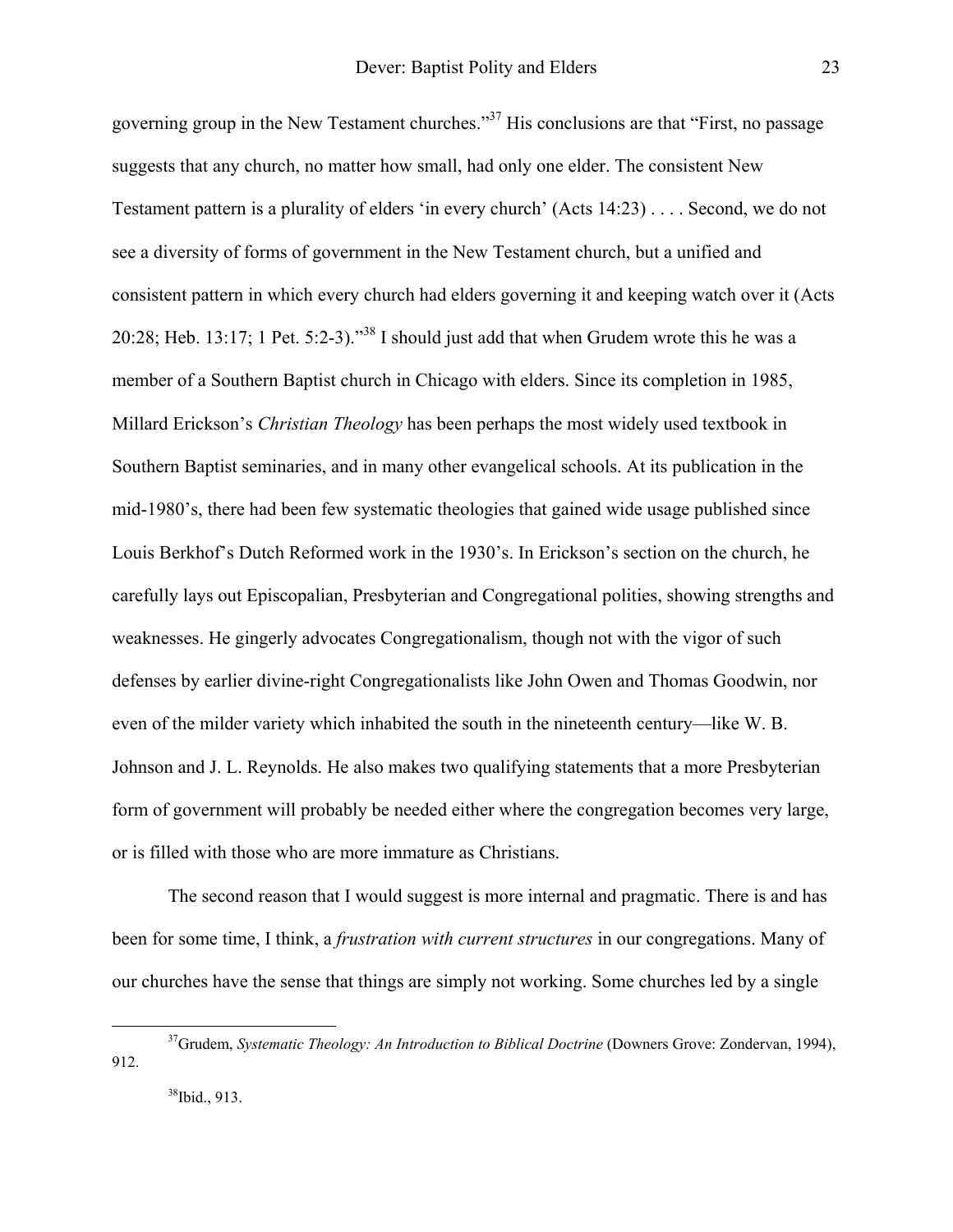pastor suffer under an authoritarian rule that is too much like the Gentile leadership Jesus forbad among us in Mark 10:42. Other times, young pastors have gone into churches and found them ossified, effectively ruled by either deacons, a nominating committee, a personnel committee, or some other group which has no Biblical standard of maturity in understanding and teaching the Scriptures. And for those churches where our congregational heritage is still valued, it is valued too often as an expression of a wrong, anti-Christian individualism, rather than as part of the corporate responsibility we will bear before the Lord. Furthermore, where baptismal and membership ages plunge lower than driver's licenses, middle school or even pre-school, and where church membership (even of adults) requires nothing other than a one-time decision—no regular attendance, nor even communication—it cannot be surprising that meetings of members for church business become more and more ineffective. As I hope we will hear John Hammett explain tomorrow morning, "many Baptist churches have strayed so far from regenerate membership that they are incapable of responsible church government at the present time."<sup>39</sup> Congregationalism fades as membership expectations evaporate.

 There are also some echoes, some unintended results, I think, of our own inerrancy controversy that have led to this re-evaluation of church government. The least important of these reasons would be the acceleration of the larger cultural *trend to be less attached to particular denominations*. Brand loyalty is down everywhere. Throughout much of the twentieth century, Southern Baptist pragmatism assumed such loyalty, rather than creating it or cultivating it. The disease in Zion that caused such unease in Zion led to a rupturing of the denominational womb that many Southern Baptists had lived in their entire lives. As a result of the intramural fighting, conservative Southern Baptists began looking outside the fold in a way their more liberal counterparts had done for decades. There they found a wide world that stretched from

<span id="page-19-0"></span><sup>&</sup>lt;sup>39</sup>John Hammett, "Elder Rule in Baptist Church" (Unpublished paper, Summer, 2003), 11.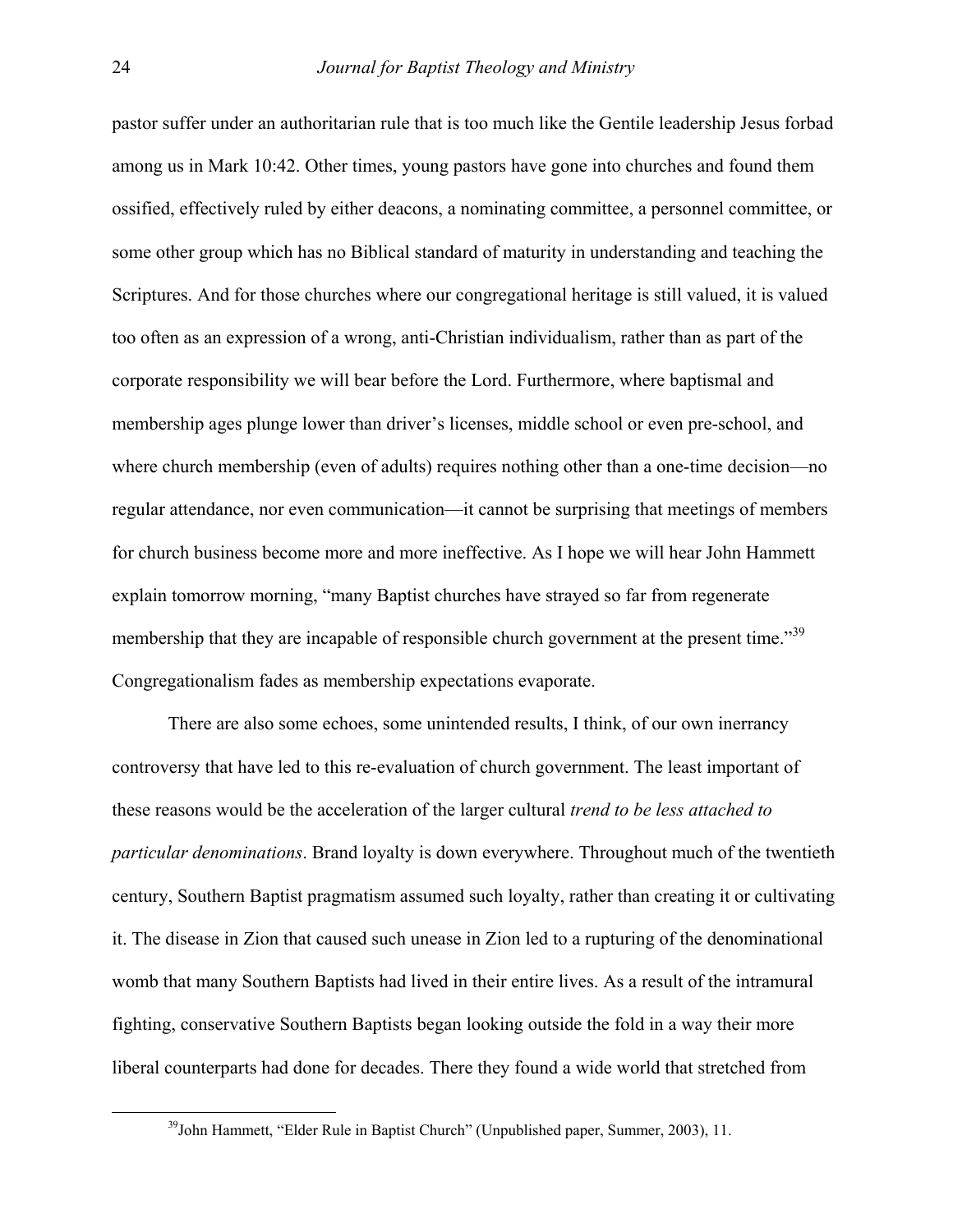southern California megachurches to Chicago-based schools and publishers. Many of us in the 1970s learned that we couldn't depend on our BSU's (mine had a woman as a minister, and denied the bodily resurrection). The books we would read from "our" people sorely disappointed us. So Dale Moody's *The Word of Truth* served as a poor guard from liberal mainline Protestantism; instead it more often advocated its tenets. And the seminaries were untrustworthy—so John Hammett went to Trinity Evangelical Divinity School, and I went to Gordon-Conwell; others likely have similar stories.

 All of this inter-traffic with broader evangelicalism was multiplied by the rise of the Bible churches, and Dallas Theological Seminary's influence among conservatives. Gene Getz advocated a plurality of elders. In fact, I have a paper from the Conservative Baptist Association of Oregon from 1977 in which they attempt to address the growing problem of elders in Baptist churches, and they ascribe it entirely to the growth of the Bible churches. Other denominations, too, became more familiar to us. Though the churches of Christ and the Brethren had long had elders, we didn't talk too much to them.

 But Jay Adams, an Orthodox Presbyterian from Westminster Seminary spoke at our counseling conferences. By the 1970s and 1980s many of the fastest growing churches around us were—of all things—Presbyterian! The PCA had been born in 1973, and quickly began to raise questions about the old canard among some Baptists that Calvinism is anti-evangelistic. Now, thirty years later, PCA churches are full of former Southern Baptists, and it is not because they have all been convinced of the validity of infant baptism! Many of those churches—even with their unbiblical infant baptism and confusing extra-congregational government—were outevangelizing, out-teaching, and even out-disciplining our Southern Baptist congregations.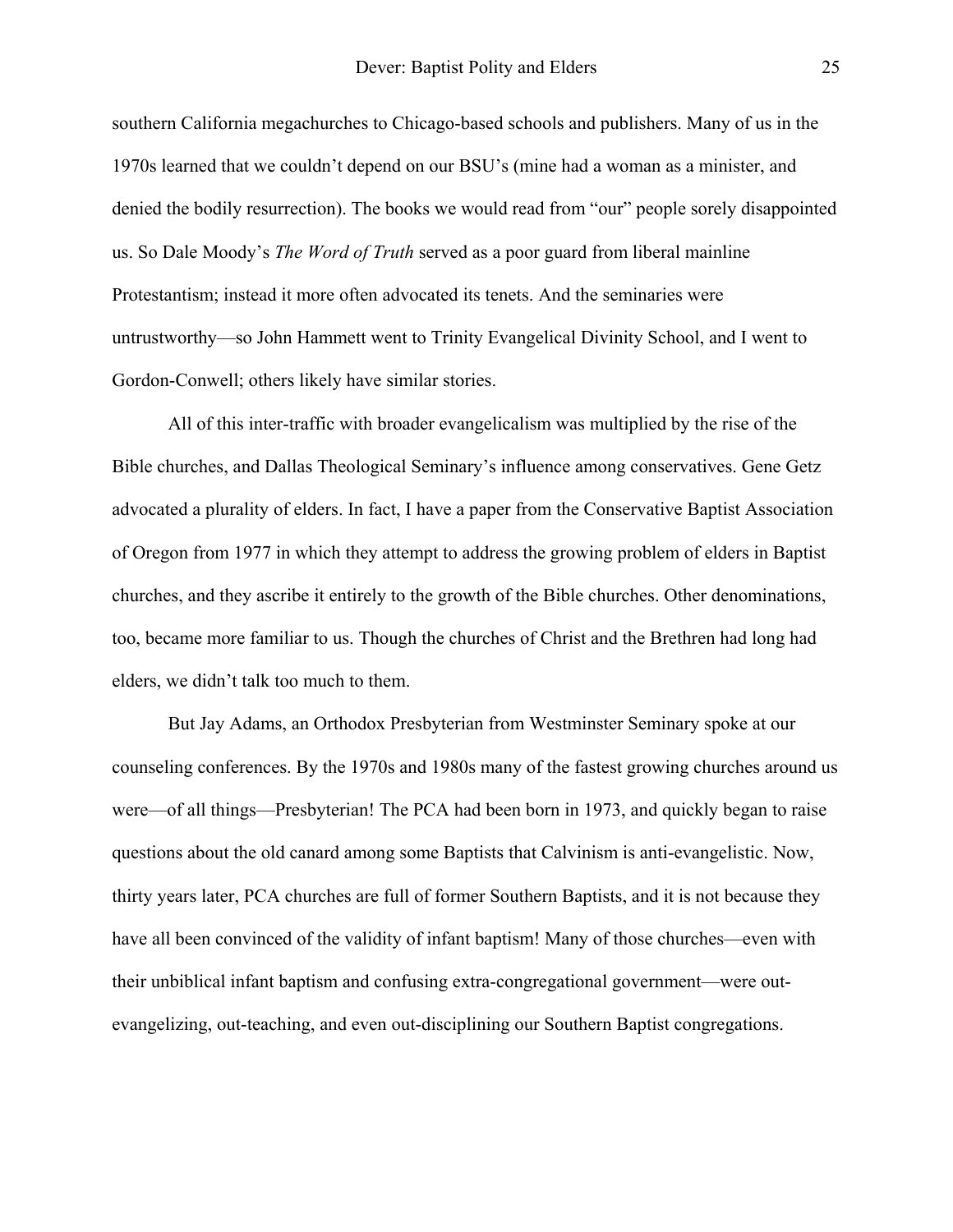Through all of this, we were finding allies, those with whom we had more in common even with Anglicans like John Stott and J. I. Packer—than we had with many of those whose salaries we paid to teach in our institutions. It naturally follows, then, that as fresh respect came to these outside voices, more consideration was given to their arguments and practices, and topics that we had not needed to discuss for a century or more once again became topics of conversation—like church government, and the role of elders. This thawing of interdenominational conversation was new for many among the more conservative circles in the Southern Baptist Convention.

 Another way the controversy in the convention opened up modern Southern Baptists to reconsider the role of elders in our churches was it forced us to *reconsider our denominational identity, and an inevitable part of that included looking at our Baptist past*. And what we found in our past, among many larger and more important issues—like inerrancy, confessions, Calvinism—were elders aplenty! I'm just about old enough to remember it. I can just remember that across from my grandmother in Kentucky lived an old, retired Southern Baptist minister who was referred by the title of "elder."

 A final explanation for this renewed emphasis on elders is simply the *renewed emphasis on the inerrancy of the Bible itself*. It shouldn't surprise us—indeed, it should encourage us—that in looking for us to come to the stalwart defense of the inerrancy of the Bible—to be willing to fight, and even fire over it—we would find that people would open the revered book, and begin studying it afresh, and asking questions about the plain meaning of texts. In the context of the loosened loyalties, and openness to redefinition, it really cannot be too great a surprise that if none of these other factors had obtained—outside influences, inner frustrations—we still might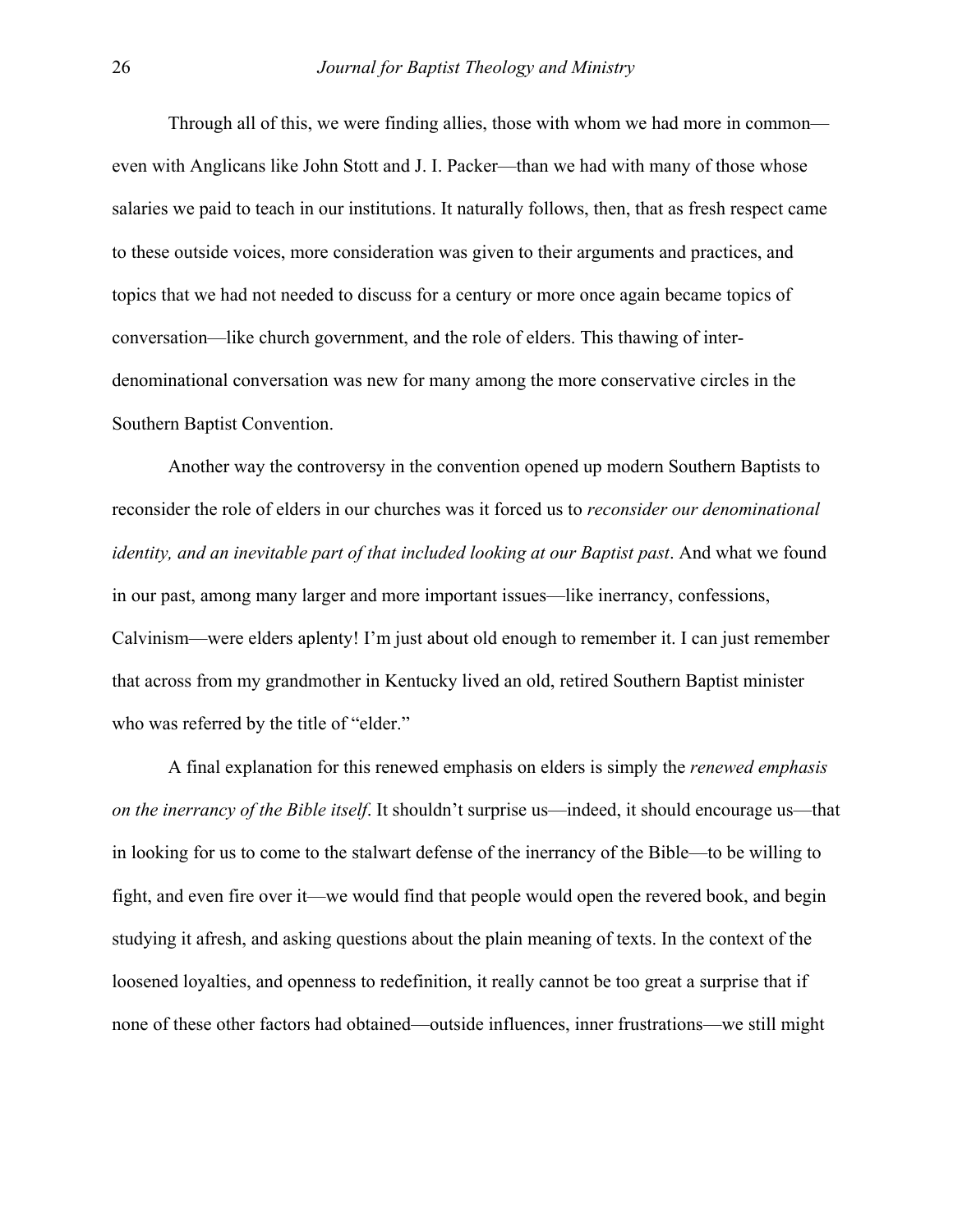find ourselves scratching our heads today, staring at the Bible and saying, "why don't we see elders in our churches like this?"

# **Elders in Baptist Life Today**

# Significance of Polity Questions

 Though there are certainly important issues than church polity, this issue is not unimportant. As Americans, we are impatient with anything that is not utterly essential. But, in order to know faithfulness to God's revelation, we must realize that there are more speeds than either essential or unimportant. There are some issues that are not essential to our salvation, to our Christian identity, but which are nevertheless very important. Our denomination is founded on just such non-salvifically essential distinctives. It, therefore, particularly behooves us to become more practiced at carefully considering Biblical matters in which no eternal issues are at stake, but which are, nevertheless, of some significance.<sup>[40](#page-22-0)</sup>

 We must realize polity is significant, in that it *is* essential, or at least very useful, for protecting the corporate witness of the church. When they're all healthy, and doing well, the differences between an evangelical Episcopalian church, an evangelical Presbyterian church and a Baptist church can look pretty slight. But let some serious sin occur, and see what happens. The differences immediately begin to come out. Some people have wondered why I published a book entitled *Polity* when three of the ten books within it are taken up entirely with the practice of church discipline. For the same reason doctors study diseases when they are interested in health—how the body deals with diseases shows us how the body works and how it acts when we are healthy.

<span id="page-22-0"></span><sup>&</sup>lt;sup>40</sup>The recent rejection of two manuscripts by Broadman & Holman—one on multiple elders within a congregational context, and one against the practice of infant baptism—both point to the need for a press, which will explain and defend the Biblical distinctives of our denomination.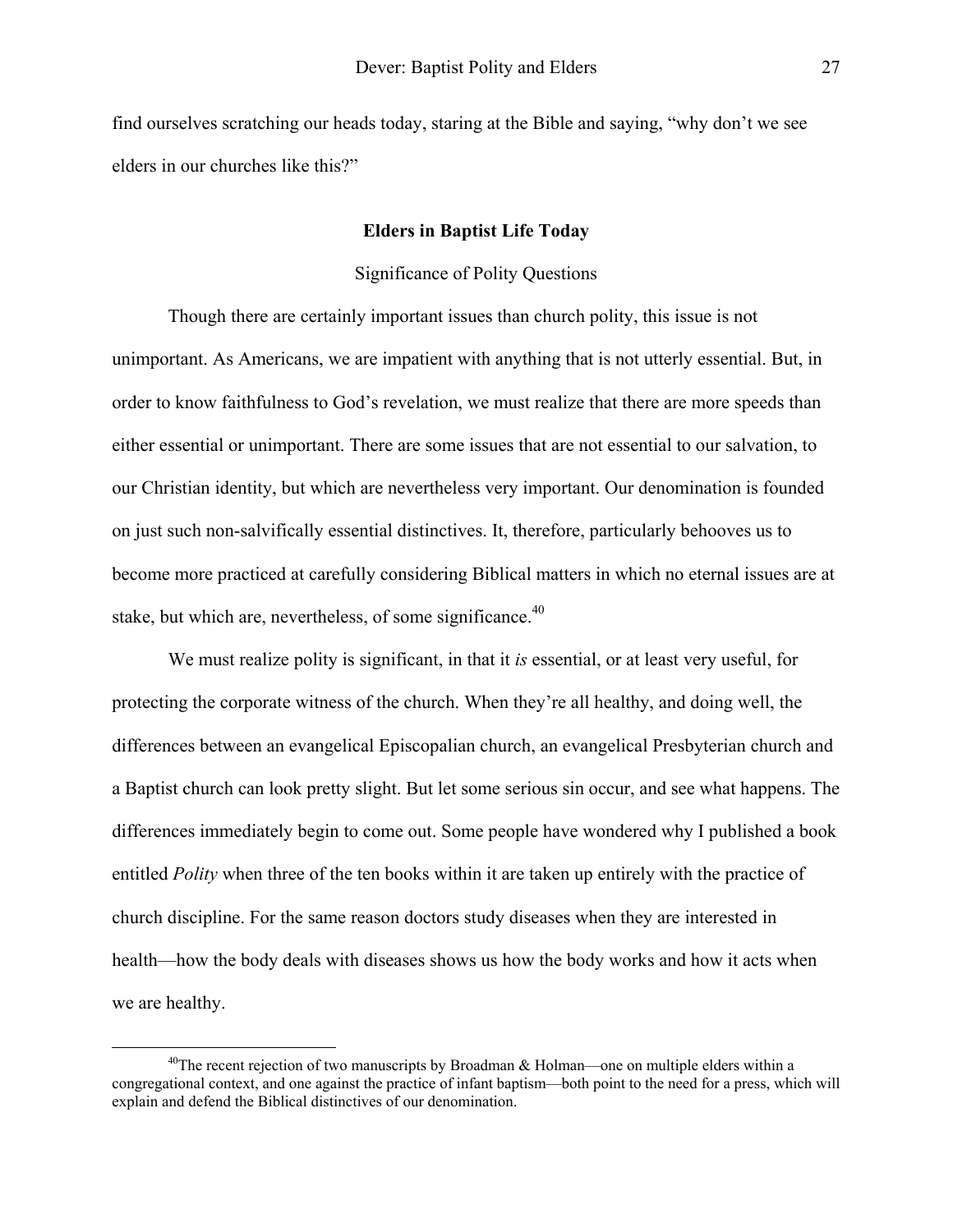Who has the responsibility to deal with unrepentant sin in the church? The minister or the bishop? The elders? The congregation as a whole? And what is the ultimate court of appeal, under God? The Pope? The Southern Baptist Convention? The General Convention of the Episcopal Church or the General Assembly of the Presbyterian Church in America? These issues matter. And if you have any doubt of that, look at how the Episcopal churches even now are suffering from having exported the responsibilities from their congregations to unbiblical structures above them. Polity matters.

# Context of Congregationalism

 Under God, such responsibility to be the final judicatory authority resides not with a Pope or a Convention, not with a national Assembly or with a pastor, not with a regional association or a state convention, nor with some committee or board, whether paid or unpaid. Such responsibility for the discipline and doctrine of the congregation, under God, lies not with the deacons or the elders, but with the congregation as a whole.

 Congregationalism may or may not be attractive, efficient, well understood, well practiced, easy, universally loved, impervious to distortion or corruption, but it is biblical. It is biblical in two senses: first, ONLY the congregation—no outside person or body—is finally accountable to God for its actions in discipline and doctrine. Second, the WHOLE congregation is so accountable. This is the picture that we get in the New Testament. I confess that the evidence is slight, the specifics are nearly non-existent, but the picture is consistent, and the implications important.

 Jesus taught His followers in Matthew 18 that the final court for matters of *disputes* between brothers was the congregation. So we read in Matthew 18:15-17 that the final step is to "tell it" he said, not to the elders (as I humorously told one Presbyterian translator I had when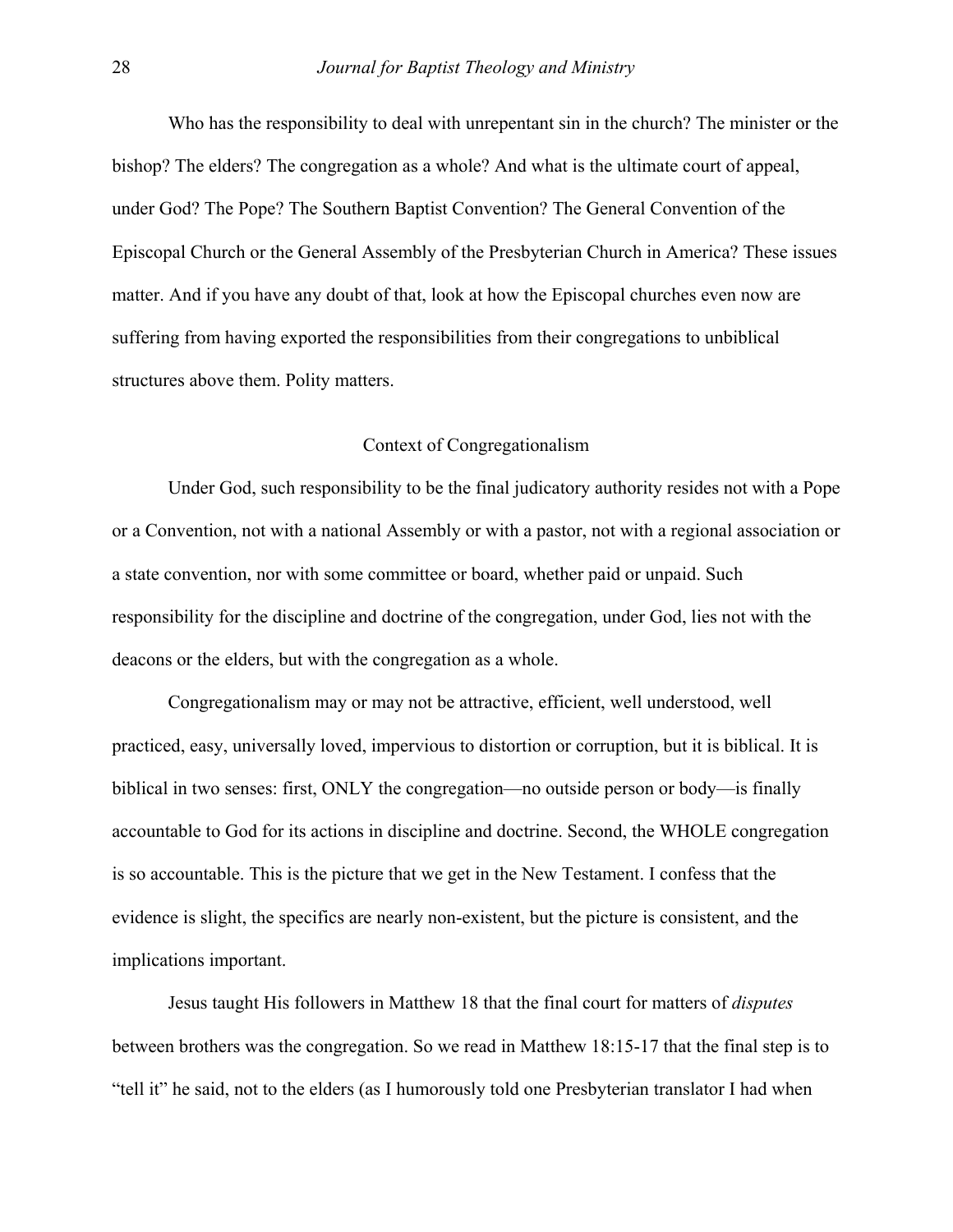preaching one time in Brazil) but to the  $\epsilon_{\text{KK}}$  and  $\alpha$  that's the church, or the congregation, as Tyndale translated it, the assembly. So when the apostles wanted men to serve in waiting on the needs of some poorer members among the church in Jerusalem, in Acts 6, Luke notes that the proposal the apostles made "*pleased the whole group.*" Luke proceeds in Acts 6:5 to list the people to fulfill these duties, and the people were chosen by the church.

 Paul implicitly taught the Galatians in Galatians 1 that the final court to settle disagreements in matters of *doctrine* is the congregation. Paul exhorted these young Christians in Galatia, that even if he—an apostle!—should come and preach a different gospel than the one they had already accepted, then they should reject him, or whoever the errant missionary is. It is interesting that Paul said this to young Christians—he was not writing to the elders. And he was writing about the matters of the most theological importance—the gospel itself! And yet, he resided his trust in them. They knew the gospel that had saved them! The cognitive content of the gospel is more significant than even claims to apostolic call, let alone succession! And Paul assumes that that message is perspicuous, even to young believers.

 Paul taught the Corinthians in 1 Corinthians 5 that the final court to settle matters of *discipline* is the congregation. Paul writes about the scandalous situation in the Corinthian church, and he writes not just to the pastor or leadership, but to the whole congregation! He tells the whole congregation that they are to act, and to continue to act in not associating with this man.

 And finally on this point of congregationalism, Paul taught the Corinthians in 2 Corinthians 2:6-8 that the final court to determine *church membership* is the congregation. He wrote to them about a repentant sinner whom they had earlier excluded: *"The punishment inflicted on him by the majority is sufficient for him. Now instead, you ought to forgive and*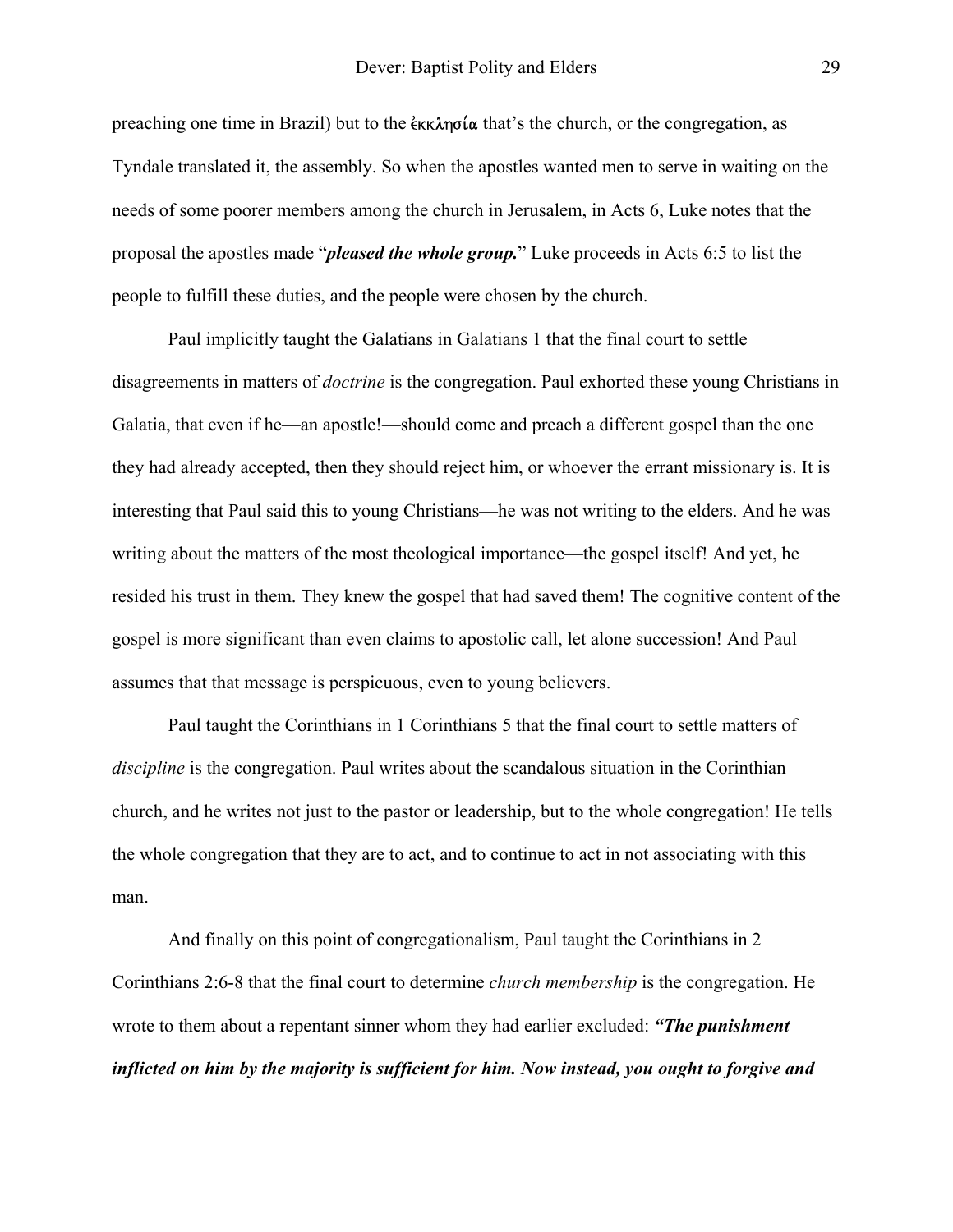*comfort him, so that he will not be overwhelmed by excessive sorrow. I urge you, therefore, to reaffirm your love for him.*" Paul writes to the whole congregation about an action they had taken as a whole, urging them now to take a different course.<sup>41</sup>

 Much more could be said about this context of congregationalism, but I hope enough has been said to distinguish elder *leadership* within a congregational context from elder *rule* which does not recognize the Biblical role of the congregation. So this Biblical elder-led congregationalism is distinct from Presbyterianism, because it will never appeal outside of the congregation to find another final backstop against sin and wrong. The congregation may shirk that responsibility, but it will never lose it. Furthermore, this Biblical elder-led congregationalism is distinct from the kind of elder-rule we see in many independent and Bible churches because it recognizes that finally it must be the congregation as a whole who takes responsibility for its life together—for disputes and doctrine, for discipline and membership. The evidence is slight, but consistent and clear. $42$ 

# Elder Rule or Elder Leadership?

 So, inside the local congregation, are there to be elders? Yes. The Bible says so. The New Testament evidence is clear. Do they rule? Well, there it depends on what is meant by "rule." I have just given you examples where the congregation as a whole in the New Testament is taught that it bears responsibility. What, then, is the responsibility of the elders. In one sense they must rule. The translators of the King James Version translated the Greek word  $\pi \rho o \in \sigma \hat{u} \in \mathbb{R}$  in 1 Timothy 5:17 as "rule". More modern translations have used "direct" or "govern". So, certainly

<span id="page-25-1"></span><span id="page-25-0"></span><sup>&</sup>lt;sup>41</sup>An even more fundamental matter of polity than multiple eldership is the defense of a regenerate church membership.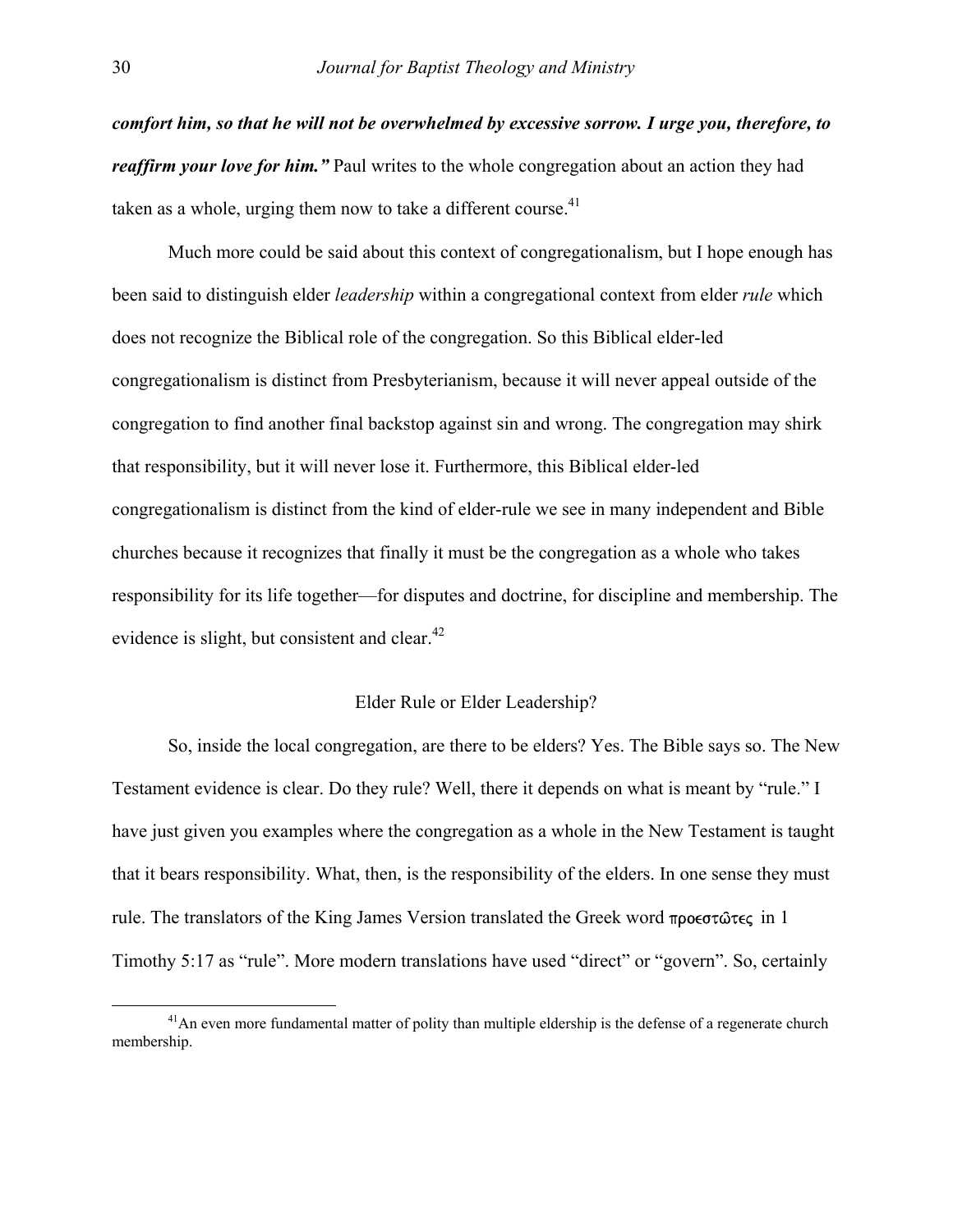elders are to do that. But in our modern context, when most people say "elder rule" they mean as opposed to the congregation having the final authority. And that, we have just seen, neither our Lord Jesus, nor Paul seems to envision. Even when there are areas of indisputable elder responsibility—like the orthodoxy of the teaching—even there the congregation is not without its responsibility. So in 2 Timothy 4, when Paul is warning Timothy of the times of terrible teaching to come, he does not just blame the elders, as one might expect, but he blames those who *"gather around them a great number of teachers to say what their itching ears want to hear"* (2 Tim. 4:3). So a better word for summarizing all the elders do would be this word "direct" or,

"lead." The most Biblical model seems to be elder-led congregationalism.<sup>43</sup>

# Relationship of Elders to Others

 What then is the **relationship of elders to the congregation**? By championing congregationalism, I am certainly not saying that the congregation is always right, that it is inerrant, that the Holy Spirit so superintends the workings of each congregation that our actions and conclusions are always in accord with God's will and that our churches are never wrong. No form of government—whether Papal or congregational or anything in between—in this fallen world is promised infallibility. We know that when Christ returns He will find faith on earth, because He is the one who has determined to build His church, and that the gates of Hell will not prevail against it. Nevertheless, the best of congregations—like the best of men—can and do fail.

 $^{42}$ It is also matched by the evidence of the immediate post-Apostolic period. So Clement of Rome writes of elders being commissioned "with the full consent of the church," in his First Epistle to the Corinthians (trans. Staniforth), 46.

<span id="page-26-0"></span> $^{43}$ Although I am happy to defend this as the Biblical model, I would not suggest that a church without this is no true church. Nor would I suggest that the precise polity must be a matter of agreement between churches in order to cooperate together in missions, evangelism and education.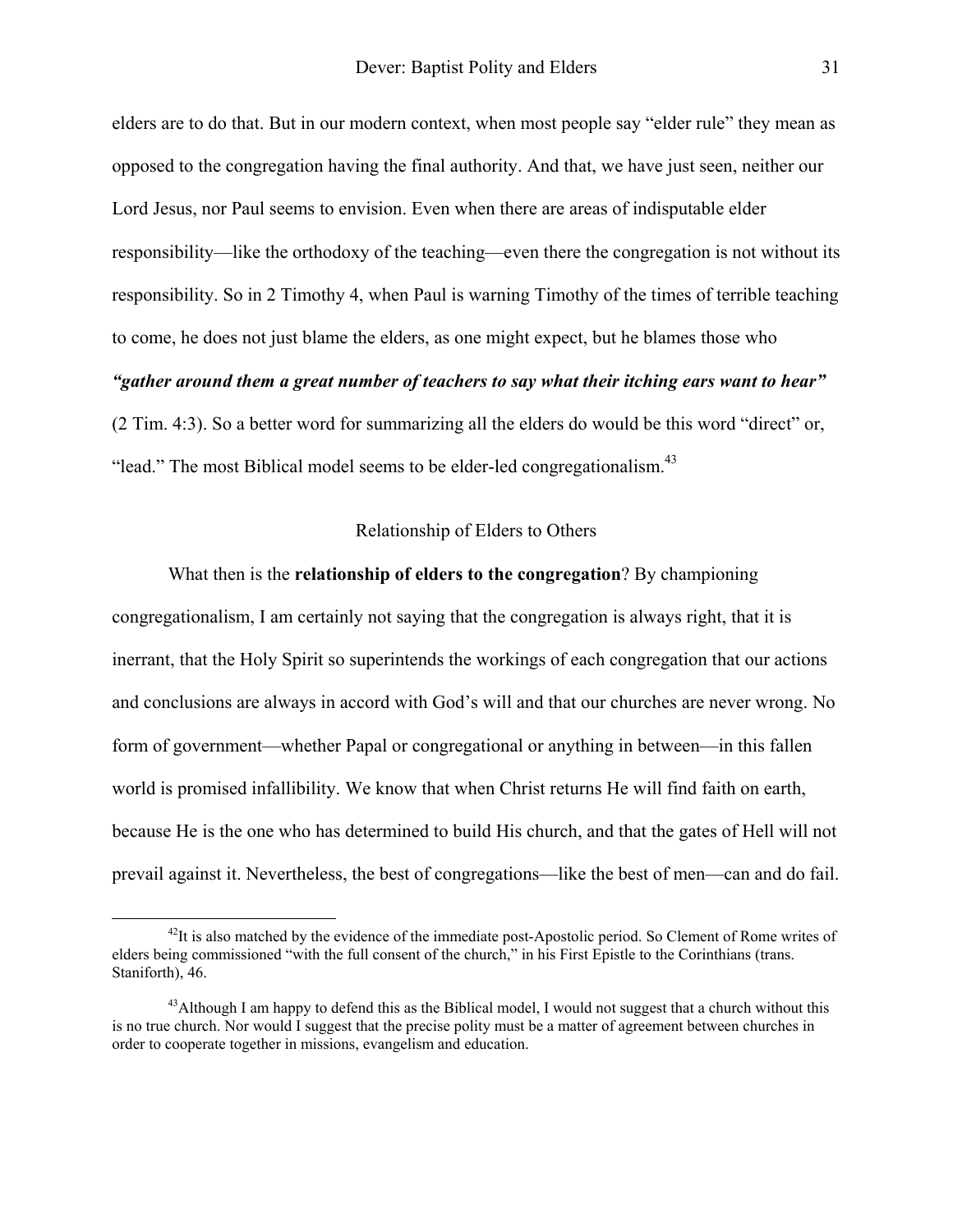So the congregation that fired Jonathan Edwards had every right to do it, but they were wrong in their decision.

 At the same time, the call to Christians to obey their leaders (found in Heb. 13:17) in no way implies the infallibility of leaders. We as elders and pastors, too, make mistakes. And for those, James 3:1 tells us, we will have to give account to God. Even so, we cannot ignore the call God gives us to lead His church. And so we preach and teach, we study and pray, we evangelize and disciple, we examine and exhort, we deliberate and decide.

 Ultimately, elders can only act by teaching and persuading the congregation. All of the duties elders have (all responsibilities and obligations) have been given us by the congregation we serve. Certainly God must call us; and we would expect an internal witness to this divine call. But that internally sensed call of God must be confirmed by a visible congregation, by a particular flock that would call us to shepherd them, and would follow us when we do. Particularly on matters that are both significant and unclear, elders should normally be trusted. It is for just such careful work they have been recognized.<sup>44</sup>

 There are further questions for us to ask on this matter of elders in Baptist churches. One of the most longstanding questions among Baptists (and other Congregationalists) has been, **how are these elders to relate to one among them who is commonly called "the pastor"**? This was the question that many Baptists were wrestling with in the eighteenth and nineteenth centuries as they considered the role and place of ruling elders. What Baptists finally, largely and rightly—I think—concluded, is that there can be no distinction between ruling and teaching in the eldership. The authority that is to accrue to elders is to come through their ministry in the congregation, and particularly through their teaching and explaining the Word.

<span id="page-27-0"></span> $^{44}$ For more on the particulars of discerning in which matters the congregation should simply submit to the elders in trust, see my *Display of God's Glory* (Washington, D.C.: Center for Church Reform, 2001), 40-42.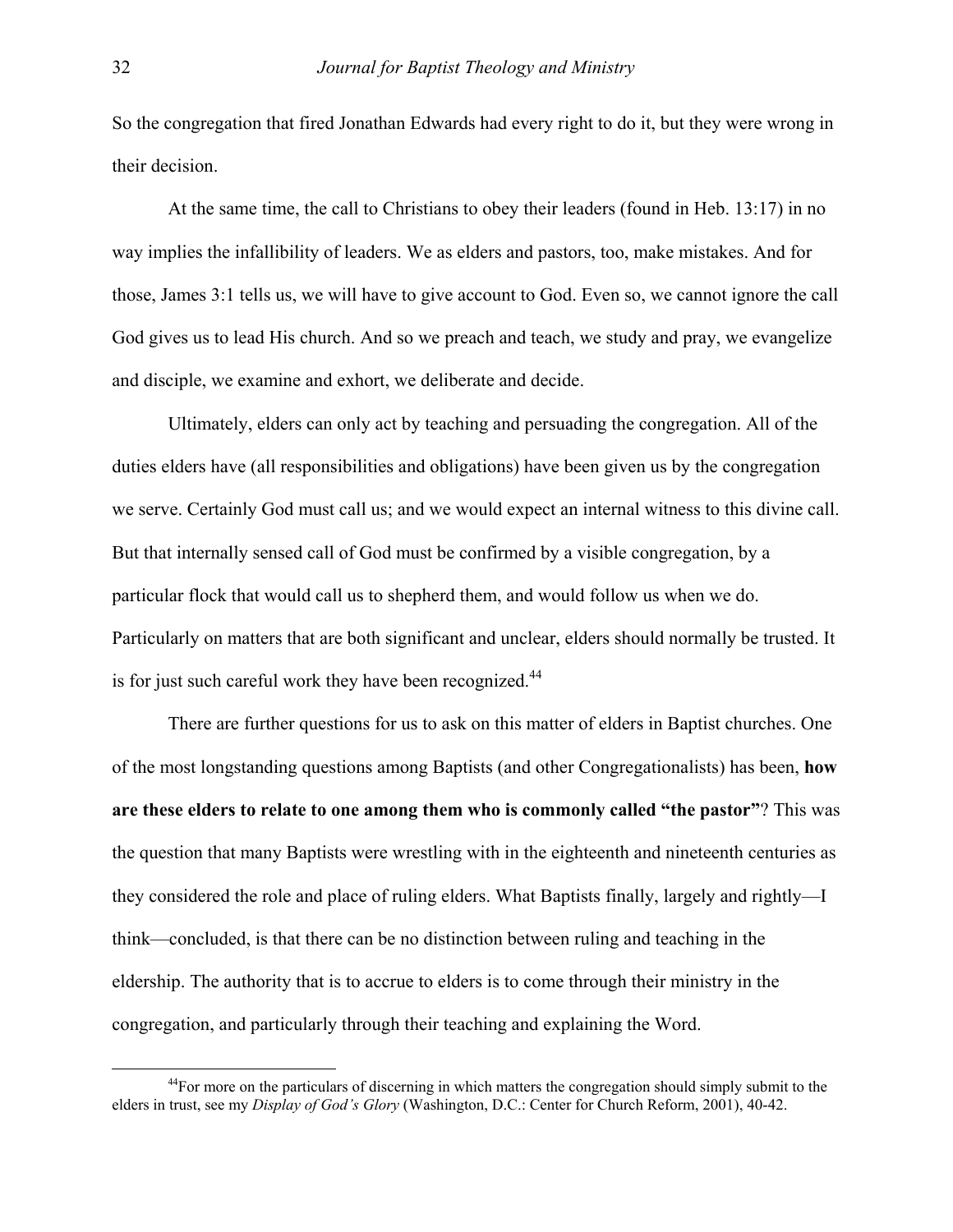The elder that we usually refer to as "the" pastor—the person like me—is, these days, the one who is generally set apart to fill the pulpit on Sunday. He is the one who marries and buries. He will often be paid—either part-time or fully. If the church is larger, he may be the one who hires and fires, and who sets the direction for the church as a whole. In our congregation in Washington, I am recognized as an elder by virtue of my call as the senior pastor of the church. Anyone whom we hire to work in ministry will either be called an assistant or a pastor. The title pastor is reserved for those whom the congregation recognizes as an elder.

 Among these elders, I have only one vote. Because of the leadership responsibility I have as the main public teacher, there is undoubtedly a special degree of authority that attaches to my voice in elders' meetings, but the other brothers probably have by now a pretty good assessment of where I am most concerned and most helpful, and where I have less to contribute. On an eldership, though formal authority between the members is equal, there will always be those who garner special regard in one area or another. An elder cannot be either installed or removed except by a vote of the congregation.

 A related question for Baptist churches today would be, what about the **relationship of the elders to the staff**? Many churches are large and prosperous enough to have multiple staff members. Are these members of the pastoral staff to be regarded as the elders of the church? Perhaps, but there are some challenges to that position. If all the elders are employees of the church on the one hand, it frees up their schedules so that they can work together more easily. On the other hand it may discourage the development of leadership within the congregation. Employees may be dismissed more easily than a well-developed leadership within the congregation. In our congregation, the staff deliberates how to carry out the pastoral directions set by the elders.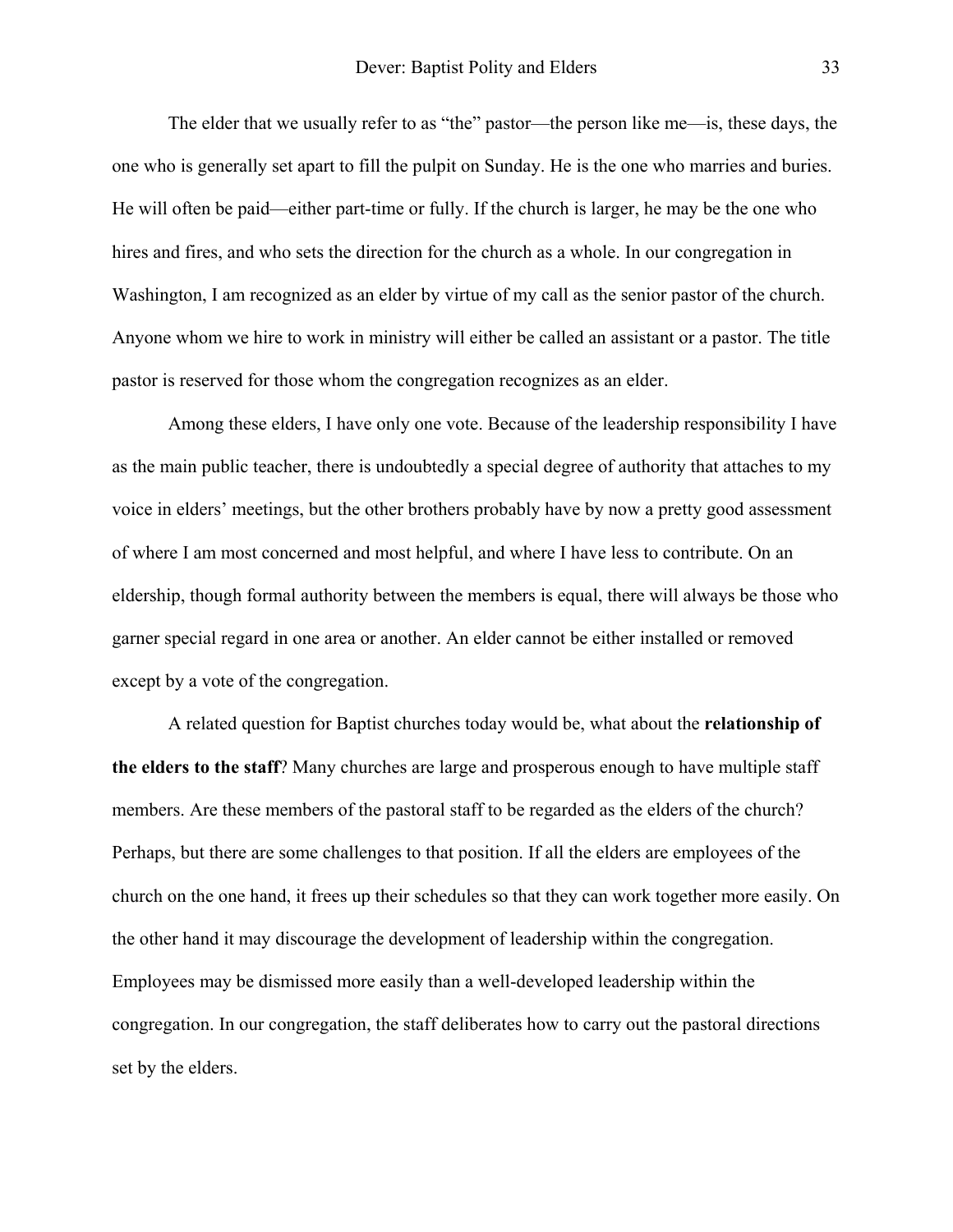A couple of more questions about the relationship of the elders to other groups in the church need to be addressed. What about **the relationship of the elders to the deacons**? Can we not just recognize the fact that deacons fulfill the role of plural, non-staff leadership in most of our congregations?

 We certainly could simply recognize the deacons as elders—whether or not we call them that—but we must note the significant difference in the qualifications that Paul lays out for the two offices. And that difference is essentially that an ability to teach God's word to others is required for the elders, and it is not for the deacons. This means that men may rightfully serve as deacons who are not qualified to serve as elders. Some distinction must, then, be made between the two offices. Furthermore, this difference is particularly important because that aptness to teach almost certainly reflects a greater knowledge of Scripture. Such knowledgeable Christian brothers are exactly the ones that we would and should most naturally acknowledge and trust as leaders in the church.<sup>45</sup> In our own congregation, the deacons work to facilitate various services in the church—pulling together the budget, preparing for baptism and the Lord's Supper, and facilitating our care for those in financial need. The deacons do not act as a kind of second house of the legislature—a kind of house of representatives to the elders' senate. Their work is to care for the physical and fiscal needs of the church, to create unity in the body and to support the work of the pastors and elders. The deacons are to be the body's "shock absorbers."<sup>46</sup>

 One last relationship we should notice, and one which I think is one of the reasons we should most care about restoring the Biblical practice of a plural eldership in our churches: **the** 

<span id="page-29-0"></span><sup>&</sup>lt;sup>45</sup>Another difference is that many Baptists have historically recognized deaconesses (based particularly on 1 Tim. 3:11), but not elderesses (for which there is no Biblical evidence).

<span id="page-29-1"></span><sup>46</sup>Thanks to Buddy Gray, pastor of Hunter Street Baptist Church, Birmingham, Alabama, for his own careful reflection and teaching on this matter conveyed to me in personal conversation.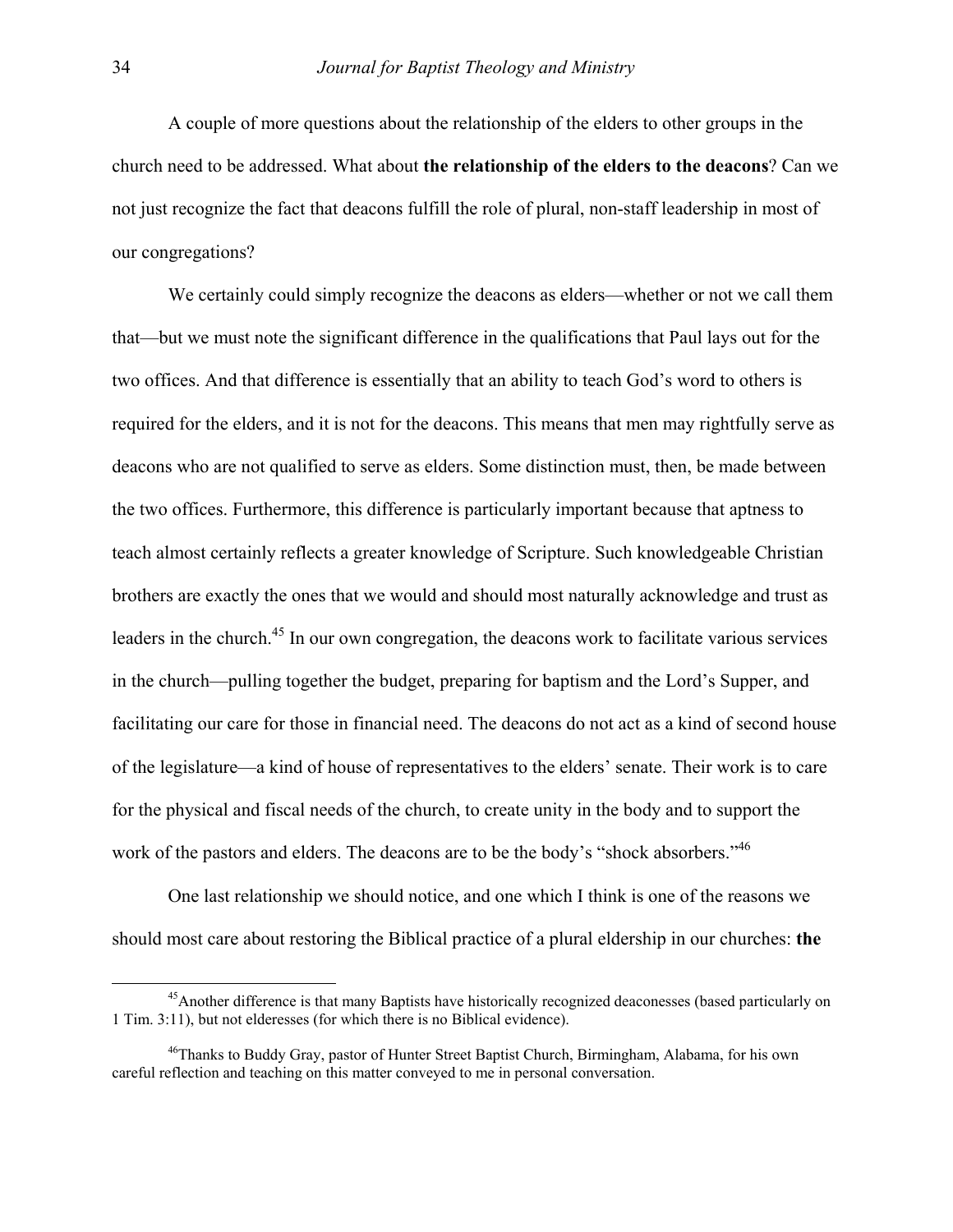**relationship of the elders to the nominating committee**. In so many of our churches, nominating committees have for decades led the congregation, directing it in some of the most crucial decisions for the on-going ministry of the church. These committees, though sometimes full of fine Christian men and women, are not bodies required in Scripture. Their members need meet no particular Biblical requirements. Too often, their decisions are motivated by more worldly concerns of not disappointing a long-serving member, keeping a balance of ages or genders or even family connections. Surely the nomination of servants and leaders in our churches is best left to the most mature among us, and to those who meet the basic Biblical qualifications laid down for elders.

### **Personal Testimony**

 In preparation for this address, one day last week I gave one of our church's staff members a list of Southern Baptist churches with elders, and I asked him to make some phone calls and see if he could add to my list. Besides the many Baptist churches of other Baptist denominations which have or are moving toward elders, within a couple of days he easily assembled a list of sixty churches. I have little doubt if I gave him the time to continue, that list could double, triple, quadruple or more. The churches are all over the country. They are large and small. They are Calvinistic and not. Some have pastors who are well known, most do not. The only thing they all had in common was having elders and being Southern Baptist. One other note: Ryan, the staff member who made the phone calls, said that pastors again and again went on and on about the blessing that having elders along side them has been in their work.

 The assumption on the part of many about churches with elders is that they are strange, perhaps overly-picky about doctrine, small and statistically unimportant outlyers in the world of the Southern Baptist Convention. I am not so sure about that.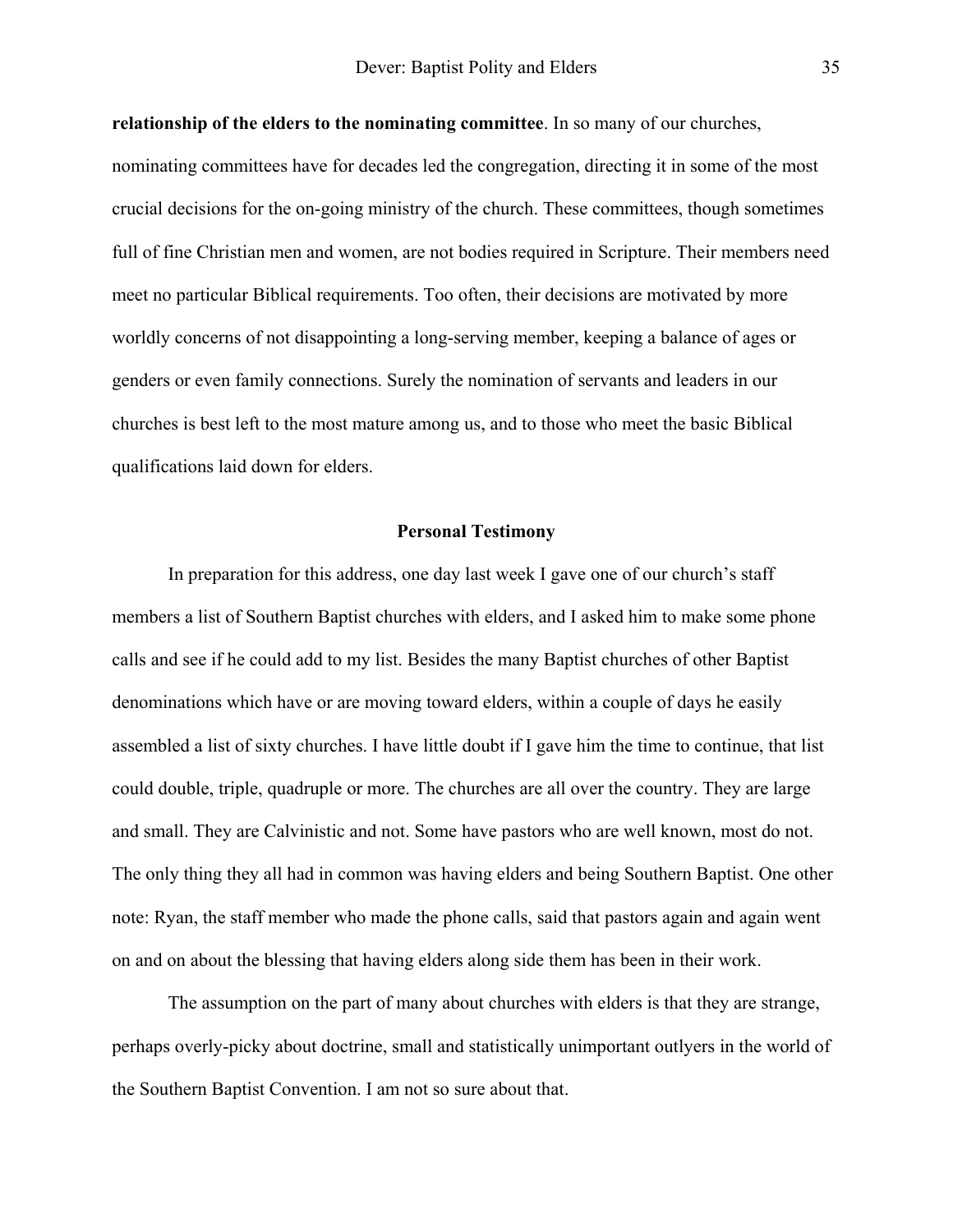From Hayes Wicker in Naples, Florida, to Jeff Noblitt in Muscle Shoals, Alabama, pastors with elders are leading growing churches. Dennis Newkirk, pastor of Henderson Hills Baptist Church in Edmond, Oklahoma, said that they regularly have 2,800 attending, and are about to move into their new \$23 million building. And he loves having elders. And speaking of Oklahoma, I understand that Wade Burelson, current president of the Oklahoma Baptist Convention, pastors a church with elders—Emmanuel Baptist Church in Enid, Oklahoma. From David Horner's Providence Baptist Church in Raleigh, North Carolina, to Buster Brown's East Cooper Baptist Church in Charleston, South Carolina, a growing number of Southern Baptist churches have both thousands attending and a plural eldership. Of course, many of us who have elders are middle-sized, or are smaller churches. But it seems certain that a move to plural eldership is a current trend within Southern Baptist churches, a trend that seems set to continue.<sup>[47](#page-31-0)</sup>

 My own experience would echo that of the pastors Ryan talked to on the phone. I first visited our congregation on Capitol Hill in the summer of 1993. I told the pulpit search committee openly of my belief in the Bible's teaching on a plural eldership. They were surprised, and a little put off, I think. After teaching on it from time to time for a few years, we finally adopted a new constitution, and our first set of elders in 1998. For the last five years, the brothers that I have been privileged to serve with have given thousands of hours of their time in prayer, discussion, discipling, teaching and shepherding the flock along with me. They have made up for some of my deficiencies and have encouraged and corrected me. They have made what could be a very lonely job into a joy and delight. And I think in no small part, under God, due to their work, our congregation has flourished.

<span id="page-31-0"></span> $47$ The Southern Baptist churches we have found after minimal effort in the winter of 2004 are in the following states, followed by the number of SBC churches with elders we've found: Alabama (3); California (2); Colorado (2); Connecticut (2); District of Columbia (1); Florida (6); Georgia (3); Illinois (1); Indiana (1); Kansas